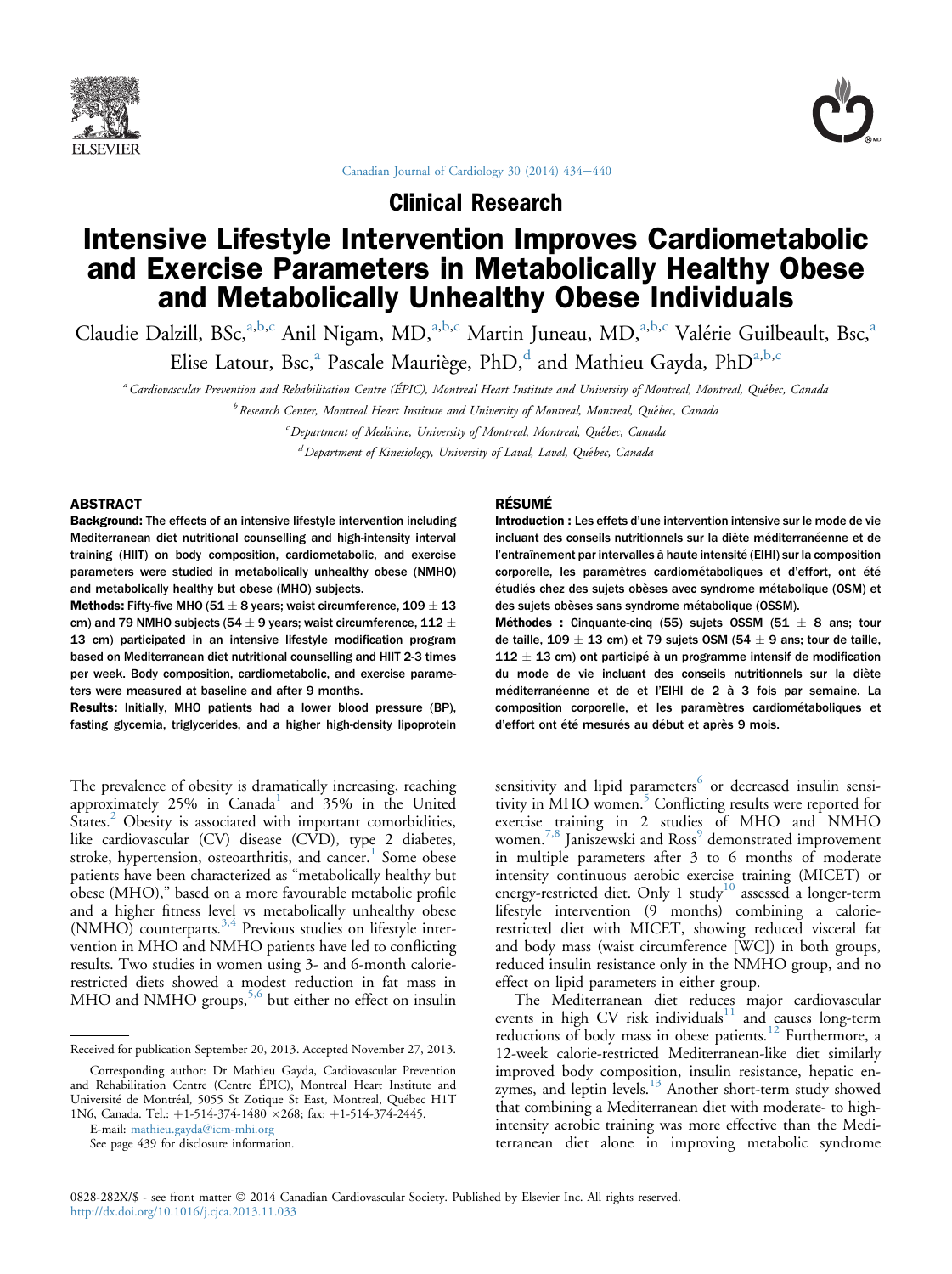cholesterol and peak oxygen uptake (VO<sub>2</sub> peak) ( $P < 0.05$ ) vs NMHO patients. Body mass ( $P < 0.05$ ), waist circumference ( $P < 0.0001$ ), total and trunk fat mass ( $P < 0.001$ ), systolic and diastolic BP ( $P <$ 0.001), fasting glucose ( $P < 0.0001$ ), insulin sensitivity ( $P < 0.05$ ), VO<sub>2</sub> peak and muscle endurance ( $P < 0.0001$ ) were similarly improved in both groups after the program. Prevalence of NMHO was reduced by 17.91% ( $P < 0.01$ ) after the program. Similar improvements in body composition, BP, and exercise parameters were found for MHO and NMHO men and women  $(P < 0.05)$ . In all patients, improvement of  $VO<sub>2</sub>$  peak was negatively correlated with improvements in body composition, systolic blood pressure, and resting heart rate (HR) ( $R = -0.61$  to  $-0.24$ ;  $P < 0.05$ ).

Conclusions: A long-term intensive lifestyle program including Mediterranean diet nutritional counselling and HIIT is an appropriate intervention in MHO and NMHO subjects with similar potential clinical health benefits including an improved body composition, BP, fasting glycemia, insulin sensitivity,  $VO<sub>2</sub>$  peak, and muscle endurance.

indices.[14](#page-5-0) We previously demonstrated that a 9-month program combining Mediterranean diet and high-intensity interval training (HIIT), was more effective at improving body composition, systolic blood pressure (SBP), and peak oxygen uptake  $(VO_2)$  peak)<sup>[15](#page-5-0)</sup> relative to MICET in obese pa-tients.<sup>[16,17](#page-5-0)</sup> This work suggests that combining a Mediterranean diet approach with HIIT would provide an optimized program for improving body composition, cardiometabolic profile, and exercise parameters in obese subjects. In the present study, we assessed this possibility with a 9-month intensive lifestyle intervention.

#### Methods

#### Patients

This retrospective study was conducted at the cardiovascular prevention and rehabilitation centre of the Montreal Heart Institute and data from a 9-month intensive lifestyle modification program (Mediterranean diet nutrition counselling and high-intensity interval and resistance training) were analyzed (see the *Inclusion*  $-$  *Exclusion Criteria* section of the Supplementary Text). According to the Institutional Review Board policy of the Montreal Heart Institute concerning retrospective studies, the present study was approved by the Medical Director of the Montreal Heart Institute.

#### **Measurements**

All patients underwent a complete clinical evaluation including measurement of height, body mass, WC, body composition (Tanita, model 418 C), blood analysis, and maximal exercise test at baseline and 9 months<sup>15</sup> (see the Measurements section of the Supplemental Text for more details). Traditional CV risk factors considered were diabetes, hypertension, active smoking, and dyslipidemia as previously described.<sup>15,1</sup>

Résultats : Initialement, les patients OSSM avaient une pression artérielle (PA), une glycémie à jeun et des triglycérides plus bas, et un cholestérol-HDL et un prélèvement maximal d'oxygène (VO<sub>2</sub> max) plus élevé ( $P < 0.05$ ) par rapport aux patients OSM. La masse corporelle ( $P$  $<$  0,05), le tour de taille (P  $<$  0,0001), la masse grasse totale et tronculaire ( $P < 0.001$ ), la PA systolique et diastolique ( $P < 0.001$ ), la glycémie à jeun ( $P < 0.0001$ ), l'insulinosensibilité ( $P < 0.05$ ), la VO<sub>2</sub> max et l'endurance musculaire ( $P < 0.0001$ ) s'étaient améliorés de façon similaire dans les deux groupes après le programme. La prévalence de sujets OSM a été réduite de 17,91 % ( $P < 0.01$ ). Des ameliorations similaires de la composition corporelle, de la PA et des paramètres d'effort ont été observées chez les hommes et les femmes OSSM et OSM (P < 0,05). Chez tous les patients, l'amelioration de la VO<sub>2</sub> max a été corrélée de manière négative avec les améliorations de la composition corporelle, de la pression artérielle systolique et de la fréquence cardiaque (FC) au repos ( $R = -0.61$  à  $-0.24$ ;  $P < 0.05$ ). Conclusions : Un programme intensif à long terme sur le mode de vie incluant des conseils nutritionnels sur la diète méditerranéenne et de l'EIHI est une intervention appropriée pour les sujets OSSM et OSM qui montre des avantages cliniques potentiels et similaires sur la santé dont l'amelioration de la composition corporelle, de la PA, de la glycémie à jeun, de l'insulinosensibilité, de la VO<sub>2</sub> max et de l'endurance musculaire.

#### Definition of MHO and NMHO

Based on the criteria for the metabolic syndrome, $3$  patients who met 0 or 1 of the criteria were classified as metabolically healthy. Consistent with previous literature on this topic,  $3,4,18$ the obesity criteria (fat mass percentage > 25% in men and > 35% in women) was excluded as a criterion, because our main purpose was to compare the effect of an intensive lifestyle modification program on cardiometabolic risk factors and functional capacity in MHO and NMHO patients. Other criteria used were:  $SBP \geq 130$  mm Hg or diastolic blood pressure (DBP)  $\geq$  85 mm Hg, fasting glycemia  $\geq$  5.6 mmol/ L, triglycerides  $\geq 1.70$  mmol/L, high-density lipoprotein (HDL) cholesterol level  $< 1.0$  mmol/L in men and  $< 1.3$ mmol/L in women.<sup>[3,19](#page-5-0)</sup> A total of 55 MHO and 79 NMHO patients were included from the entire sample  $(N = 134)$ .

#### Intensive lifestyle intervention program

Supervised HIIT and resistance exercise consisted of 2 to 3 weekly 60-minute sessions. Subjects were encouraged to perform 1 to 2 additional unsupervised MICET sessions per week, such as walking and/or cycling (45-minute duration, Borg scale level of  $12-14$ ) outside or inside the centre.<sup>15,1</sup>

HIIT and resistance training program. HIIT prescription was based on the results of the baseline maximal treadmill exercise test and estimated maximal aerobic power and resis-tance training was prescribed as previously described<sup>[15,17](#page-5-0)</sup> (see the High-Intensity Interval Training and Resistance Training *Program* section of the Supplemental Text for details).

Nutritional counselling intervention. All subjects underwent 5 individual meetings with a dietician in our centre. The first visit was used to obtain data on eating habits and motivation and provide the principles of the Mediterranean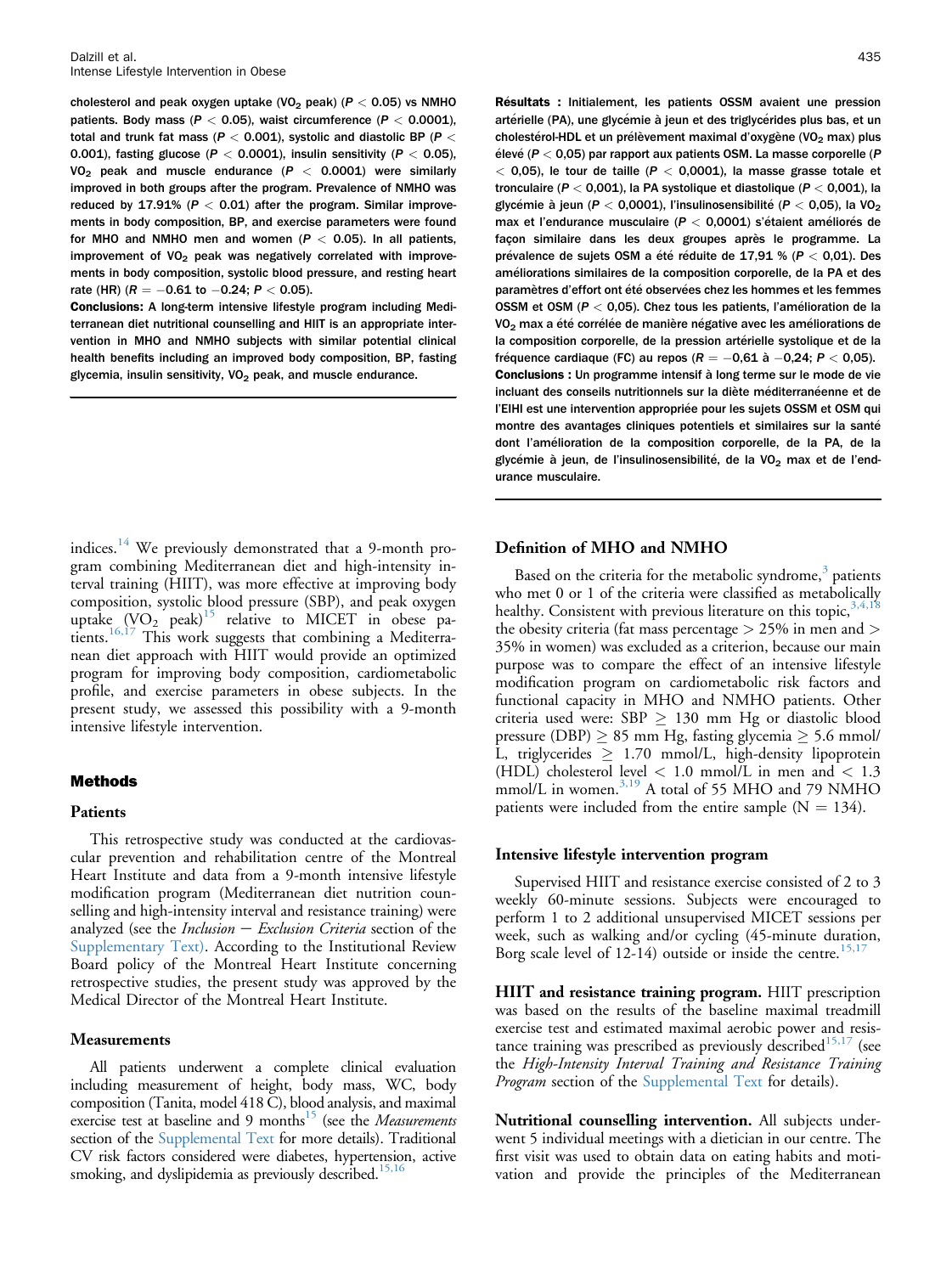<span id="page-2-0"></span>

|                           |                 | MHO $(n = 55)$  |                 | NMHO $(n = 79)$ |                                            |  |
|---------------------------|-----------------|-----------------|-----------------|-----------------|--------------------------------------------|--|
|                           | Before          | After           | Before          | After           | $\boldsymbol{P}$                           |  |
| Body mass, kg             | $95.7 \pm 16.4$ | $90.8 \pm 16.4$ | $97.2 \pm 18.0$ | $92.2 \pm 17.1$ | $a^*$<br>$b = 0.48$<br>$c = 0.99$          |  |
| BMI                       | $35.8 \pm 5.0$  | $33.3 \pm 6.4$  | $36 \pm 5.1$    | $34.1 \pm 4.7$  | $a^{\dagger}$<br>$b = 0.35$<br>$c = 0.96$  |  |
| WC, cm                    | $109 \pm 13$    | $103 \pm 13$    | $112 \pm 13$    | $104 \pm 17$    | $a^{\ddagger}$<br>$b = 0.24$<br>$c = 0.81$ |  |
| Total fat mass, kg        | $40.4 \pm 8.9$  | $35.6 \pm 9.8$  | $40.9 \pm 12.0$ | $35.8 \pm 10.2$ | $a^{\S}$<br>$b = 0.80$<br>$c = 0.93$       |  |
| Fat mass percentage       | $42.2 \pm 6.3$  | $39.5 \pm 7.4$  | $41.7 \pm 7.6$  | $39.2 \pm 7.5$  | $a^*$<br>$b = 0.67$<br>$c = 0.88$          |  |
| Lean body mass, kg        | $55.4 \pm 12.1$ | $54.4 \pm 12.2$ | $56.6 \pm 12.7$ | $55.2 \pm 11.9$ | $a = 0.46$<br>$b = 0.53$<br>$c = 0.90$     |  |
| Trunk fat mass, kg        | $21.1 \pm 4.7$  | $18.7 \pm 5.1$  | $21.5 \pm 5.6$  | $19.0 \pm 5.1$  | $a^{\S}$<br>$b = 0.63$<br>$c = 0.99$       |  |
| Trunk fat mass percentage | $41.1 \pm 5.0$  | $38.2 \pm 6.5$  | $40.9 \pm 6.1$  | $38.4 \pm 6.3$  | $a^*$<br>$b = 0.96$<br>$c = 0.81$          |  |
| RMR, kcal/d               | $1703 \pm 358$  | $1659 \pm 359$  | $1724 \pm 425$  | $1692 \pm 358$  | $a = 0.35$<br>$b = 0.47$<br>$c = 0.96$     |  |

a, training effect; b, group effect; BMI, body mass index; c, interaction effect; MHO, metabolically healthy but obese; NMHO, metabolically unhealthy obese; RMR, resting metabolic rate; WC, waist circumference.

 $* P < 0.05$ .

 $^{\dagger}P < 0.01$ .

 $\frac{1}{4}P < 0.0001$ .

 $\frac{3}{5}P < 0.001$ .

 $\text{dict}^{15,17}$  $\text{dict}^{15,17}$  $\text{dict}^{15,17}$  (see the *Nutritional Counselling Intervention* section of the Supplemental Text for details).

#### Statistical analysis

All analyses were performed using StatView 5.0 (SAS Institute Inc) (see the Statistical Analysis section of the Supplemental Text for detailed statistical procedure).

#### Results

#### Baseline characteristics

Baseline characteristics for MHO and NMHO patients are described in detail in the Supplemental material (see the Results section of the Supplemental Text and Supplemental Table S1). Adherence to exercise training sessions (supervised and unsupervised sessions) was similar for both groups (MHO,  $3.0 \pm 1.1$  vs NMHO,  $2.7 \pm 1.0$  sessions per week;  $P = 0.30$ ).

#### Anthropometric parameters

Anthropometric parameters before and after the program in MHO and NMHO patients are described in Table 1 and in the Supplementary Material (Anthropometric Parameters section of the Supplemental Text, and Supplemental Tables S2 and S3).

#### Blood parameters

Blood parameters before and after the program in MHO and NMHO patients are described in detail in the Blood Parameters section of the Supplemental Text, and in Supplemental Tables S4 and S5.

#### Exercise parameters

Exercise parameters before and after the program in MHO and NMHO patients are described in [Table 2](#page-3-0). At baseline, SBP, DBP, and resting HR were lower ( $P < 0.05$ ), and maximal exercise capacity and HR recovery were higher  $(P <$ 0.01) in MHO vs NMHO patients. After the 9-months program, SBP and DBP were similarly reduced ( $P < 0.001$ ) in both groups. Also,  $VO<sub>2</sub>$  peak, resting HR, and leg and abdominal muscle endurance were significantly improved in both groups ( $P < 0.0001$ ). No interaction (group by program) ( $P > 0.05$ ) was noted for exercise parameters. See the Supplementary Material for sex analysis and correlations (see the *Exercise Parameters* section of the Supplemental Text and Supplemental Tables S6 and S7).

#### **Discussion**

#### Major findings

The main findings of this study were that: (1) A longerterm intensive lifestyle intervention program combining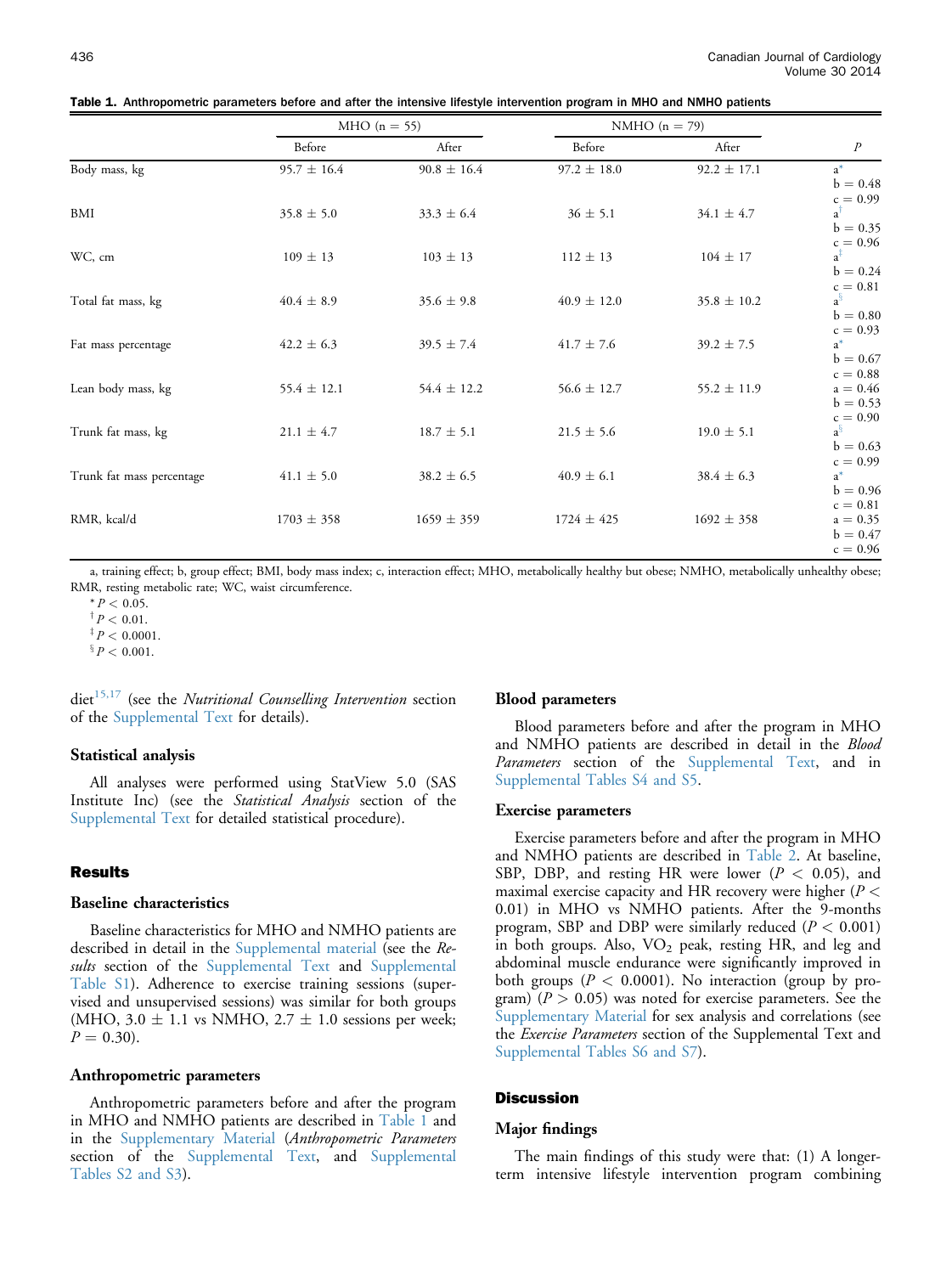<span id="page-3-0"></span>

| Table 2. Exercise parameters before and after the intensive lifestyle intervention program in MHO and NMHO patients |  |  |
|---------------------------------------------------------------------------------------------------------------------|--|--|
|---------------------------------------------------------------------------------------------------------------------|--|--|

|                              |                 | MHO $(n = 55)$  |                 | NMHO $(n = 79)$ |                                                         |
|------------------------------|-----------------|-----------------|-----------------|-----------------|---------------------------------------------------------|
|                              | Before          | After           | Before          | After           | $\boldsymbol{P}$                                        |
| Resting SBP, mm Hg           | $127 \pm 13$    | $124 \pm 12$    | $137 \pm 12$    | $129 \pm 12$    | $a^*$<br>$b^{\dagger}$                                  |
| Resting DBP, mm Hg           | $80 \pm 7$      | $78 \pm 6$      | $83 \pm 7$      | $79 \pm 6$      | $c = 0.19$<br>a <sup>1</sup><br>$b^{\dagger}$           |
| $VO2$ peak, METs             | $8.75 \pm 1.41$ | $9.96 \pm 1.52$ | $8.08 \pm 1.63$ | $9.35 \pm 1.91$ | $c = 0.32$<br>$a^{\dagger}$<br>$b^{\S}$                 |
| Resting HR, beats per minute | $73 \pm 12$     | $68 \pm 11$     | $78 \pm 13$     | $70 \pm 10$     | $c = 0.90$<br>a <sup>1</sup><br>$b^{\dagger}$           |
| Maximal HR, beats per minute | $162 \pm 14$    | $162 \pm 14$    | $158 \pm 18$    | $161 \pm 17$    | $c = 0.47$<br>$a = 0.51$<br>$b = 0.26$                  |
| HR recovery at 1 minute      | $-26 \pm 7$     | $-27 \pm 9$     | $-22 \pm 8$     | $-23 \pm 11$    | $c = 0.61$<br>$a = 0.45$<br>$b^{\S}$                    |
| Squat wall test, seconds     | $55 \pm 37$     | $128 \pm 99$    | $50 \pm 41$     | $121 \pm 57$    | $c = 0.94$<br>$a^{\dagger}$<br>$b = 0.44$               |
| Shirado test, seconds        | $57 \pm 41$     | $110 \pm 64$    | $55 \pm 39$     | $109 \pm 49$    | $c = 0.93$<br>$a^{\dagger}$<br>$b = 0.78$<br>$c = 0.93$ |

a, training effect; b, group effect; c, interaction effect; DBP, diastolic blood pressure; HR, heart rate; METs, metabolic equivalents; MHO, metabolically healthy but obese; NMHO, metabolically unhealthy obese; SBP, systolic blood pressure; VO<sub>2</sub>, oxygen uptake.

 $\frac{8}{3} P < 0.01$ .

Mediterranean diet nutritional counselling and HIIT similarly improved body composition (body mass, WC, total and trunk fat mass) in male and female MHO and NMHO patients. (2) Despite an initial better lipid profile (fasting glycemia, HDL cholesterol, and triglyceride level) in MHO patients, fasting glycemia and insulin resistance were similarly improved in both groups. (3) Despite initial better blood pressure, HR and  $\rm VO_{2}$ peak values (SBP, DBP, resting HR, HR recovery, and  $\mathrm{VO}_2$ peak) in MHO patients, blood pressure, resting HR, VO<sub>2</sub> peak (METs), and muscle endurance were similarly improved after the program in male and female MHO and NMHO patients. (4) The improvement in  $VO<sub>2</sub>$  peak ( $\Delta$  METs) was inversely correlated with improvement of body composition in all patients, MHO and NMHO groups, and with fasting glycemia in the NMHO group only (Supplemental Table S7). To the best of our knowledge, this study is the first to document the effects of such a longer-term intensive lifestyle intervention program (9 months) on cardiometabolic and exercise parameters in MHO vs NMHO patients. Previous studies on lifestyle intervention in MHO and NMHO patients were often of shorter duration (3 to 6 months) using either a calorie-restricted diet alone,<sup>[5,6](#page-5-0)</sup> or caloric restriction or MICET with cardiometabolic results pooled together. $8-10$  Regarding exercise parameters, an improvement in  $\rm{VO}_2$  peak was reported only in 2 studies of female MHO subjects.

#### Longer intensive lifestyle intervention program, and body composition parameters

In MHO patients, our results regarding improvement of body mass  $(-5 \text{ kg})$ , WC  $(-6 \text{ cm})$ , total  $(-4.8 \text{ kg})$ , and trunk

fat mass  $(-2.4 \text{ kg})$  ([Table 1](#page-2-0)) were higher compared with 5 previous published studies<sup>[6-10](#page-5-0)</sup> and similar to another.<sup>[5](#page-5-0)</sup> More modest improvement in body mass  $(-1.2$  to  $-4$  kg), WC (0 to  $-5.6$  cm), and total fat mass  $(-1.73 \text{ kg})$  were reported after either a calorie-restricted diet alone,<sup>[6,9](#page-5-0)</sup> MICET alone,<sup>7</sup> or a calorie-restricted diet combined with MICET.<sup>[10](#page-5-0)</sup> However, a 6-month calorie-restricted diet led to similar results (body mass,  $-5$  kg; total fat mass,  $-3$  kg) as ours in MHO women.<sup>[5](#page-5-0)</sup> In NMHO patients, improvements in body mass  $(-5 \text{ kg})$ , WC  $(-8 \text{ cm})$ , total fat mass  $(-5.1 \text{ kg})$ , and trunk fat mass  $(-2.5 \text{ kg})$  were higher than those observed in previous studies in obese patients using a HIIT interven-tion,<sup>[20,21](#page-5-0)</sup> while being similar to previous studies from our group using the Mediterranean diet counselling and HIIT together.[15,17](#page-5-0) However, improvements were less than those observed in a previous study using a more strictly controlled hypocaloric Mediterranean diet with interval training.<sup>[14](#page-5-0)</sup> In our entire cohort, the prevalence of the metabolic syndrome was reduced by 18%, and 11% of the patients were reclassified as MHO, and 7% (9 patients) were no longer obese after the program. These data suggest that the combination of a Mediterranean diet with HIIT optimizes the improvement in body composition of male and female MHO and NMHO subjects and also helps to reduce the prevalence of the metabolic syndrome.

Obesity is associated with a higher relative risk of total and CV mortality and morbidity, $22-27$  and NMHO patients are at higher risk for CVD, diabetes,<sup>[19,28,29](#page-5-0)</sup> all-cause and CV mortality, $3,18,19,30$  and cancer<sup>3,30</sup> compared with their nonobese counterparts. For MHO patients, conflicting studies report

 $* P < 0.001$ .

 $\frac{p}{p} < 0.0001$ .

 $^{\ddagger}P$  < 0.05.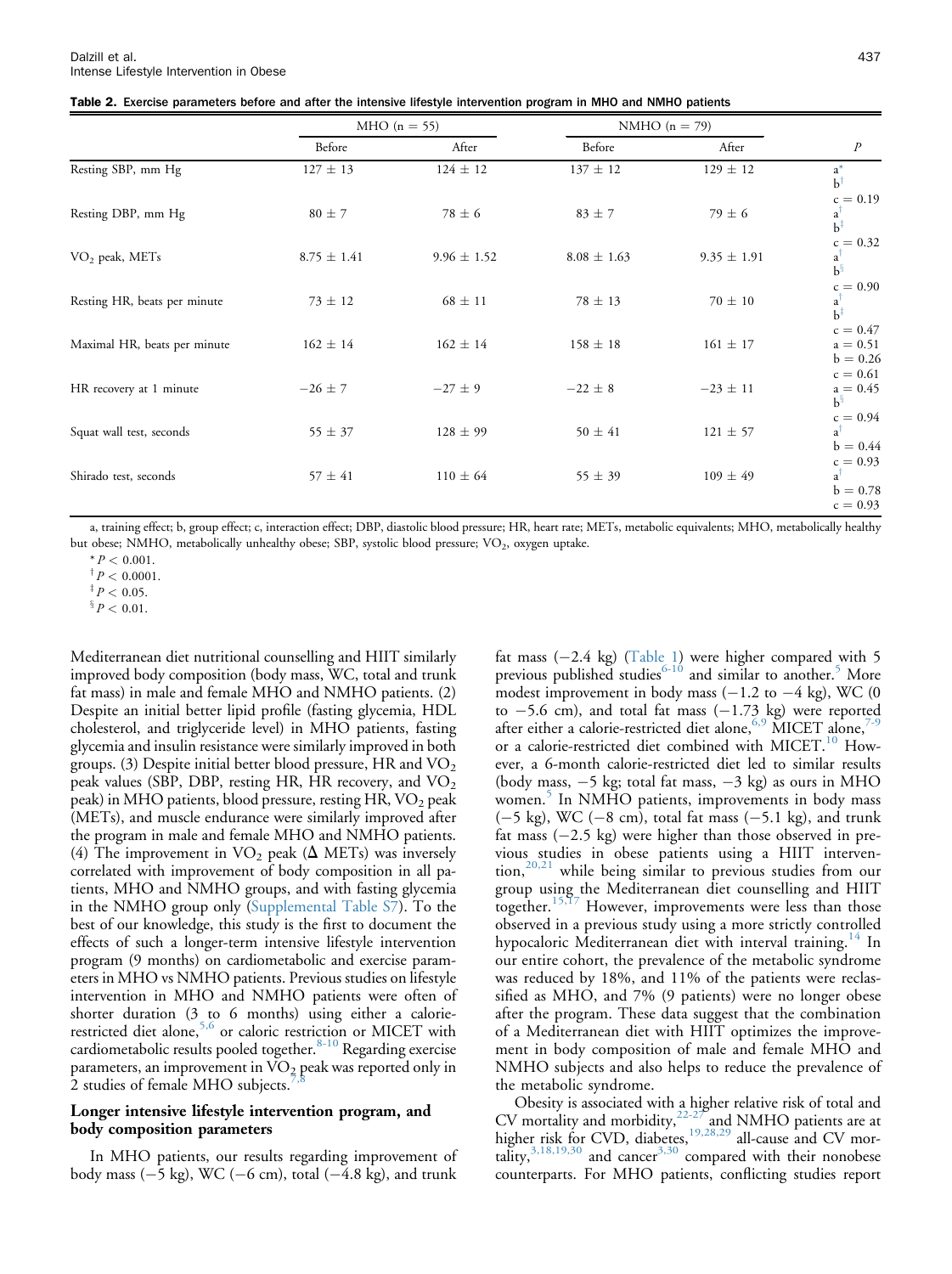either a similar relative risk for  $CVD<sup>28</sup>$  $CVD<sup>28</sup>$  $CVD<sup>28</sup>$  diabetes,<sup>[29](#page-6-0)</sup> and total CV and cancer mortality, $30$  or a higher relative risk for CV events, and total CV and cancer mortality<sup>[3,18,31](#page-5-0)</sup> compared with their nonobese counterparts (in models not adjusted for fitness). Improvements in body composition (ie, body fat mass and WC reductions) in obese patients were shown to reduce mortality, $27,32$  and had numerous other health benefits (independently of MHO-NMHO status) on osteoarthritis, quality of life, physical functioning, cognition, and frailty.<sup>[33-35](#page-6-0)</sup> However, recently, the LOOK-AHEAD (Action for Health in Diabetes) study, which combined drastic caloric restriction with MICET in obese patients with type 2 diabetes, did not demonstrate any reduction in CV morbidity or mortality.<sup>[36](#page-6-0)</sup> However, an increase in WC and hemoglobin A1c and a decrease in  $VO<sub>2</sub>$  peak after the first year suggests a lack of long-term adherence to the intervention. The results of LOOK-AHEAD, although not surprising, should not be regarded as negative but should rather be used to optimize future trial design in obese patients (ie, low-carbohydrate Mediterranean diet and HIIT).

#### Longer intensive lifestyle intervention program and blood parameters

In MHO patients, we demonstrated a more favourable blood profile (fasting glycemia, HDL cholesterol, and triglyceride levels) compared with NMHO patients (Supplemental Table S4), as already reported by others.<sup>[3,6,9](#page-5-0)</sup> Fasting glycemia and insulin sensitivity were also improved after the program in both groups. In MHO patients, this result is consistent with previous studies that reported an improved fasting glycemia after exercise training alone or caloric restriction<sup>[8-10](#page-5-0)</sup> with no changes in other lipid parameters.<sup>[6,8-10](#page-5-0)</sup> In NMHO patients, the improvement in fasting glycemia that we observed is concordant with previ-ous studies using either exercise training alone<sup>[21](#page-5-0)</sup> or a Mediterranean diet combined with exercise in patients with metabolic syndrome, and it is discordant with 2 previous studies from our group using the same intervention.<sup>[15,17](#page-5-0)</sup> The fact that homeostatic model assessment of insulin resistance was similarly improved in our subgroup of MHO and NMHO patients by approximately 28%, is in agreement with 2 previous studies using exercise,  $8.9$  although other studies did not report such an improvement in MHO pa-tients after exercise and diet,<sup>[10](#page-5-0)</sup> or after caloric restriction in MHO and NMHO patients.<sup>[5,6](#page-5-0)</sup> As noted by others, we did not observe any improvement in lipid parameters in MHO patients after the program. <sup>[6,8-10](#page-5-0)</sup> This is presumably due to a better or more "normalized" initial lipid profile (higher HDL cholesterol and lower triglyceride levels) observed in our MHO patients. Regarding the NMHO group, a lack of improvement in the lipid profile after exercise alone,  $20$  exercise and/or calorie-restricted diet, $10$  or an improvement in lipid profile after MICET and/or caloric restricted diet,<sup>[6,9,16,21](#page-5-0)</sup> or a Mediterranean diet combined with intense exercise<sup>[14,15,17](#page-5-0)</sup> has already been reported. These conflicting data are potentially due to: (1) the initially less favourable lipid profile of our group<sup>[15,17](#page-5-0)</sup> as for another study,<sup>[14](#page-5-0)</sup> and (2) the nature of the lifestyle intervention (diet or moderate exercise alone vs combined more intensive intervention). In patients not taking statins, similar results were found with an

improved fasting glycemia after the program (Supplemental Table S5A). For patients taking statins, no improvement in blood parameters after the program were noted (Supplemental Table S5B).

#### Longer intensive lifestyle intervention program and exercise parameters

In MHO patients, we observed an initial higher  $VO<sub>2</sub>$  peak (METs), HR recovery, and lower resting HR and blood pressure compared with the NMHO group [\(Table 2](#page-3-0)). These results are in agreement with recent large cohort studies $3.37$  that demonstrated a higher METs level and lower blood pressure in MHO patients, although previous studies with MHO classification based on insulin sensitivity did not note any differ-ence.<sup>[9,38](#page-5-0)</sup> To the best of our knowledge, our study is the first to document differences in HR variables between MHO and NMHO patients, because these parameters were not reported in previous exercise training studies.<sup>[8-10](#page-5-0)</sup> The differences observed are probably due to the higher prevalence of impaired fasting glycemia and diabetes in NMHO patients (Supplemental Table S1) known to be responsible for auto-nomic control abnormalities.<sup>[39](#page-6-0)</sup> Most importantly, we showed after our program that blood pressure, resting  $HR$ ,  $VO<sub>2</sub>$  peak, and muscle endurance (abdominal and leg muscles) were similarly improved in both groups [\(Table 2](#page-3-0)). As well, we did observe similar improvements in exercise parameters when the groups of MHO and NMHO men and women with were analyzed separately (Supplemental Table S6). The METs improvement in MHO patients was greater  $(+1.21)$  than the one found by Arsenault et al.<sup>[8](#page-5-0)</sup> ( $+0.34$ ), but less than in the study of Roussel et al. $(+)$  +4.4), because the result of a difference in  $VO<sub>2</sub>$  peak measurement methods, was directly measured in those 2 studies but estimated in ours. However, exercise parameters were not reported in 2 other exercise training studies performed in MHO subjects.<sup>[9,10](#page-5-0)</sup> Aerobic fitness and HR variables are very powerful independent predictors of total, CV mortality, and sudden death in men and women.<sup>[40-42](#page-6-0)</sup> However, the level of fitness is lower in MHO and NMHO subjects compared with their nonobese counterparts. $3$  As an example, an improvement of 1 METs (approximately  $+1.2$  METs in our study) was shown to reduce total, CV mortality risk, and sudden death by 12%-22% in the general population.<sup>40-4</sup> How those benefits in prognosis could be applicable to our groups remains to be studied in future studies. As suggested by Ortega et al., $3$  VO<sub>2</sub> peak is an important protective parameter in MHO and NMHO patients.  $VO<sub>2</sub>$  peak improvement was moderately related to body composition improvement (especially fat mass) in all patients and obese phenotypes (Supplemental Table S7). However, whether improvement of body composition might also be related to adherence to a Mediterranean diet requires further study; these data were not collected in the present study. We also demonstrated a higher reduction of blood pressure in MHO and NMHO patients (SBP,  $-4$  and  $-8$  mm Hg) than previously observed in one study (SBP,  $-1.55$  and  $-2$  mm Hg),<sup>[9](#page-5-0)</sup> and most studies found no improvement in blood pressure in MHO women.<sup>[7,8](#page-5-0)</sup> In NMHO patients, discordant data concerning either a lack of change,<sup>[20](#page-5-0)</sup> similar improvements to ours,<sup>15, $f$ 7</sup> or higher im-provements<sup>[7,14,21](#page-5-0)</sup> ( $-10$  and  $-18$  mm Hg) in SBP were already reported. Certainly, blood pressure reduction in these cohorts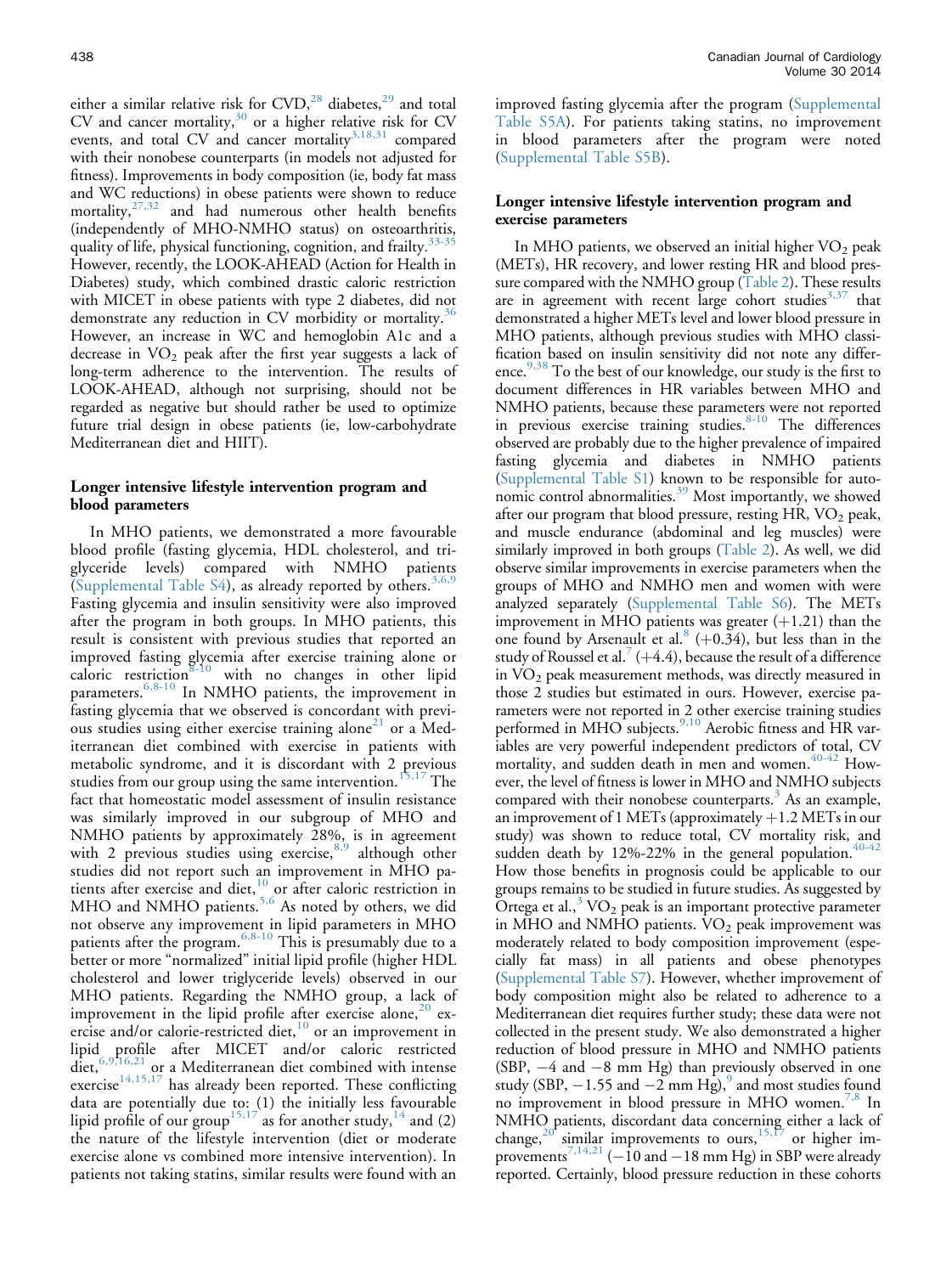<span id="page-5-0"></span>could potentially lead to clinical benefits, namely a lower incidence of CV events.

There are several limitations in our study including a nonrandomized retrospective design of 1 single institution with no control group. The results may not be generalizable to all MHO and NMHO patients. Furthermore, data on adherence to the Mediterranean diet were not collected; the present study cannot assess whether diet and exercise training contributed equally to the cardiometabolic improvements observed. Finally, results might have also been influenced by changes to patient medication during the course of the study.

In conclusion, a longer-term intensive lifestyle intervention including Mediterranean diet nutritional counselling and HIIT improves to a similar degree body composition, blood pressure, fasting glycemia, insulin resistance,  $\text{VO}_2$  peak, and muscle endurance in men, women, and MHO and NMHO patients. This study demonstrated the long-term feasibility and efficacy of an alternative and more intense lifestyle intervention in obese patients in clinical practice. Future larger, prospective, randomized control studies using similar interventions (Mediterranean diet and HIIT) are clearly warranted to allow generalization of our results to all MHO and NMHO patients and to verify whether such a program would have benefits with respect to CV morbidity and mortality.

#### Funding Sources

Supported by the ÉPIC Foundation and Montreal Heart Institute Foundation.

#### **Disclosures**

The authors have no conflicts of interest to disclose.

#### References

- 1. [Nguyen T, Lau DC. The obesity epidemic and its impact on hyper](http://refhub.elsevier.com/S0828-282X(13)01745-5/sref1)[tension. Can J Cardiol 2012;28:326-33](http://refhub.elsevier.com/S0828-282X(13)01745-5/sref1).
- 2. [Flegal KM, Carroll MD, Kit BK, Ogden CL. Prevalence of obesity and](http://refhub.elsevier.com/S0828-282X(13)01745-5/sref2) [trends in the distribution of body mass index among US adults, 1999-](http://refhub.elsevier.com/S0828-282X(13)01745-5/sref2) [2010. JAMA 2012;307:491-7](http://refhub.elsevier.com/S0828-282X(13)01745-5/sref2).
- 3. [Ortega FB, Lee DC, Katzmarzyk PT, et al. The intriguing metabolically](http://refhub.elsevier.com/S0828-282X(13)01745-5/sref3) [healthy but obese phenotype: cardiovascular prognosis and role of](http://refhub.elsevier.com/S0828-282X(13)01745-5/sref3) fitness. [Eur Heart J 2013;34:389-97.](http://refhub.elsevier.com/S0828-282X(13)01745-5/sref3)
- 4. [Primeau V, Coderre L, Karelis AD, et al. Characterizing the pro](http://refhub.elsevier.com/S0828-282X(13)01745-5/sref4)file of [obese patients who are metabolically healthy. Int J Obes \(Lond\) 2011;35:](http://refhub.elsevier.com/S0828-282X(13)01745-5/sref4) [971-81](http://refhub.elsevier.com/S0828-282X(13)01745-5/sref4).
- 5. [Karelis AD, Messier V, Brochu M, Rabasa-Lhoret R. Metabolically](http://refhub.elsevier.com/S0828-282X(13)01745-5/sref5) [healthy but obese women: effect of an energy-restricted diet. Diabetologia](http://refhub.elsevier.com/S0828-282X(13)01745-5/sref5) [2008;51:1752-4](http://refhub.elsevier.com/S0828-282X(13)01745-5/sref5).
- 6. [Shin MJ, Hyun YJ, Kim OY, et al. Weight loss effect on in](http://refhub.elsevier.com/S0828-282X(13)01745-5/sref6)flammation [and LDL oxidation in metabolically healthy but obese \(MHO\) in](http://refhub.elsevier.com/S0828-282X(13)01745-5/sref6)dividuals: low infl[ammation and LDL oxidation in MHO women. Int J](http://refhub.elsevier.com/S0828-282X(13)01745-5/sref6) [Obes \(Lond\) 2006;30:1529-34.](http://refhub.elsevier.com/S0828-282X(13)01745-5/sref6)
- 7. [Roussel M, Garnier S, Lemoine S, et al. In](http://refhub.elsevier.com/S0828-282X(13)01745-5/sref7)fluence of a walking program on the metabolic risk profi[le of obese postmenopausal women. Meno](http://refhub.elsevier.com/S0828-282X(13)01745-5/sref7)[pause 2009;16:566-75.](http://refhub.elsevier.com/S0828-282X(13)01745-5/sref7)
- 8. [Arsenault BJ, Cote M, Cartier A, et al. Effect of exercise training on](http://refhub.elsevier.com/S0828-282X(13)01745-5/sref8) [cardiometabolic risk markers among sedentary, but metabolically healthy](http://refhub.elsevier.com/S0828-282X(13)01745-5/sref8)

[overweight or obese post-menopausal women with elevated blood pres](http://refhub.elsevier.com/S0828-282X(13)01745-5/sref8)[sure. Atherosclerosis 2009;207:530-3.](http://refhub.elsevier.com/S0828-282X(13)01745-5/sref8)

- 9. [Janiszewski PM, Ross R. Effects of weight loss among metabolically](http://refhub.elsevier.com/S0828-282X(13)01745-5/sref9) [healthy obese men and women. Diabetes Care 2010;33:1957-9](http://refhub.elsevier.com/S0828-282X(13)01745-5/sref9).
- 10. [Kantartzis K, Machann J, Schick F, et al. Effects of a lifestyle inter](http://refhub.elsevier.com/S0828-282X(13)01745-5/sref10)[vention in metabolically benign and malign obesity. Diabetologia](http://refhub.elsevier.com/S0828-282X(13)01745-5/sref10) [2011;54:864-8](http://refhub.elsevier.com/S0828-282X(13)01745-5/sref10).
- 11. [Estruch R, Ros E, Salas-Salvado J, et al. Primary prevention of cardio](http://refhub.elsevier.com/S0828-282X(13)01745-5/sref11)[vascular disease with a Mediterranean diet. N Engl J Med 2013;368:](http://refhub.elsevier.com/S0828-282X(13)01745-5/sref11) [1279-90.](http://refhub.elsevier.com/S0828-282X(13)01745-5/sref11)
- 12. [Shai I, Schwarzfuchs D, Henkin Y, et al. Weight loss with a low](http://refhub.elsevier.com/S0828-282X(13)01745-5/sref12)[carbohydrate, Mediterranean, or low-fat diet. N Engl J Med 2008;359:](http://refhub.elsevier.com/S0828-282X(13)01745-5/sref12) [229-41.](http://refhub.elsevier.com/S0828-282X(13)01745-5/sref12)
- 13. [Ruiz JR, Ortega FB, Labayen I. A weight loss diet intervention has a](http://refhub.elsevier.com/S0828-282X(13)01745-5/sref13) similar benefi[cial effect on both metabolically abnormal obese and](http://refhub.elsevier.com/S0828-282X(13)01745-5/sref13) [metabolically healthy but obese premenopausal women. Ann Nutr Metab](http://refhub.elsevier.com/S0828-282X(13)01745-5/sref13) [2013;62:223-30.](http://refhub.elsevier.com/S0828-282X(13)01745-5/sref13)
- 14. [Landaeta-Diaz L, Fernandez JM, Da Silva-Grigoletto M, et al. Medi](http://refhub.elsevier.com/S0828-282X(13)01745-5/sref14)[terranean diet, moderate-to-high intensity training and health-related](http://refhub.elsevier.com/S0828-282X(13)01745-5/sref14) [quality of life in adults with metabolic syndrome. Eur J Prev Cardiol](http://refhub.elsevier.com/S0828-282X(13)01745-5/sref14) [2013;20:555-64.](http://refhub.elsevier.com/S0828-282X(13)01745-5/sref14)
- 15. [Gremeaux V, Drigny J, Nigam A, et al. Long-term lifestyle inter](http://refhub.elsevier.com/S0828-282X(13)01745-5/sref15)[vention with optimized high-intensity interval training improves](http://refhub.elsevier.com/S0828-282X(13)01745-5/sref15) [body composition, cardiometabolic risk, and exercise parameters in](http://refhub.elsevier.com/S0828-282X(13)01745-5/sref15) [patients with abdominal obesity. Am J Phys Med Rehabil 2012;91:](http://refhub.elsevier.com/S0828-282X(13)01745-5/sref15) [941-50.](http://refhub.elsevier.com/S0828-282X(13)01745-5/sref15)
- 16. [Gayda M, Brun C, Juneau M, Levesque S, Nigam A. Long-term](http://refhub.elsevier.com/S0828-282X(13)01745-5/sref16) [cardiac rehabilitation and exercise training programs improve](http://refhub.elsevier.com/S0828-282X(13)01745-5/sref16) [metabolic parameters in metabolic syndrome patients with and](http://refhub.elsevier.com/S0828-282X(13)01745-5/sref16) [without coronary heart disease. Nutr Metab Cardiovasc Dis](http://refhub.elsevier.com/S0828-282X(13)01745-5/sref16) [2008;18:142-51.](http://refhub.elsevier.com/S0828-282X(13)01745-5/sref16)
- 17. [Drigny J, Gremeaux V, Guiraud T, et al. Long-term high-intensity in](http://refhub.elsevier.com/S0828-282X(13)01745-5/sref17)[terval training associated with lifestyle modi](http://refhub.elsevier.com/S0828-282X(13)01745-5/sref17)fications improves QT [dispersion parameters in metabolic syndrome patients. Ann Phys Rehabil](http://refhub.elsevier.com/S0828-282X(13)01745-5/sref17) [Med 2013;56:356-70.](http://refhub.elsevier.com/S0828-282X(13)01745-5/sref17)
- 18. [Cornier MA, Despres JP, Davis N, et al. Assessing adiposity: a scienti](http://refhub.elsevier.com/S0828-282X(13)01745-5/sref18)fic [statement from the American Heart Association. Circulation 2011;124:](http://refhub.elsevier.com/S0828-282X(13)01745-5/sref18) [1996-2019.](http://refhub.elsevier.com/S0828-282X(13)01745-5/sref18)
- 19. [Kuk JL, Ardern CI. Are metabolically normal but obese individuals at](http://refhub.elsevier.com/S0828-282X(13)01745-5/sref19) [lower risk for all-cause mortality? Diabetes Care 2009;32:2297-9](http://refhub.elsevier.com/S0828-282X(13)01745-5/sref19).
- 20. [Schjerve IE, Tyldum GA, Tjonna AE, et al. Both aerobic endurance and](http://refhub.elsevier.com/S0828-282X(13)01745-5/sref20) [strength training programmes improve cardiovascular health in obese](http://refhub.elsevier.com/S0828-282X(13)01745-5/sref20) [adults. Clin Sci \(Lond\) 2008;115:283-93.](http://refhub.elsevier.com/S0828-282X(13)01745-5/sref20)
- 21. [Tjonna AE, Lee SJ, Rognmo O, et al. Aerobic interval training versus](http://refhub.elsevier.com/S0828-282X(13)01745-5/sref21) [continuous moderate exercise as a treatment for the metabolic syndrome:](http://refhub.elsevier.com/S0828-282X(13)01745-5/sref21) [a pilot study. Circulation 2008;118:346-54.](http://refhub.elsevier.com/S0828-282X(13)01745-5/sref21)
- 22. [Katzmarzyk PT, Mire E, Bray GA, et al. Anthropometric markers of](http://refhub.elsevier.com/S0828-282X(13)01745-5/sref22) [obesity and mortality in white and African American adults: the Pen](http://refhub.elsevier.com/S0828-282X(13)01745-5/sref22)[nington Center longitudinal study. Obesity \(Silver Spring\) 2013;21:](http://refhub.elsevier.com/S0828-282X(13)01745-5/sref22) [1070-5.](http://refhub.elsevier.com/S0828-282X(13)01745-5/sref22)
- 23. [Zhang C, Rexrode KM, van Dam RM, Li TY, Hu FB. Abdominal](http://refhub.elsevier.com/S0828-282X(13)01745-5/sref23) [obesity and the risk of all-cause, cardiovascular, and cancer mortality:](http://refhub.elsevier.com/S0828-282X(13)01745-5/sref23) [sixteen years of follow-up in US women. Circulation 2008;117:](http://refhub.elsevier.com/S0828-282X(13)01745-5/sref23) [1658-67.](http://refhub.elsevier.com/S0828-282X(13)01745-5/sref23)
- 24. [Berrington de Gonzalez A, Hartge P, Cerhan JR, et al. Body mass index](http://refhub.elsevier.com/S0828-282X(13)01745-5/sref24) [and mortality among 1.46 million white adults. N Engl J Med 2010;363:](http://refhub.elsevier.com/S0828-282X(13)01745-5/sref24) [2211-9.](http://refhub.elsevier.com/S0828-282X(13)01745-5/sref24)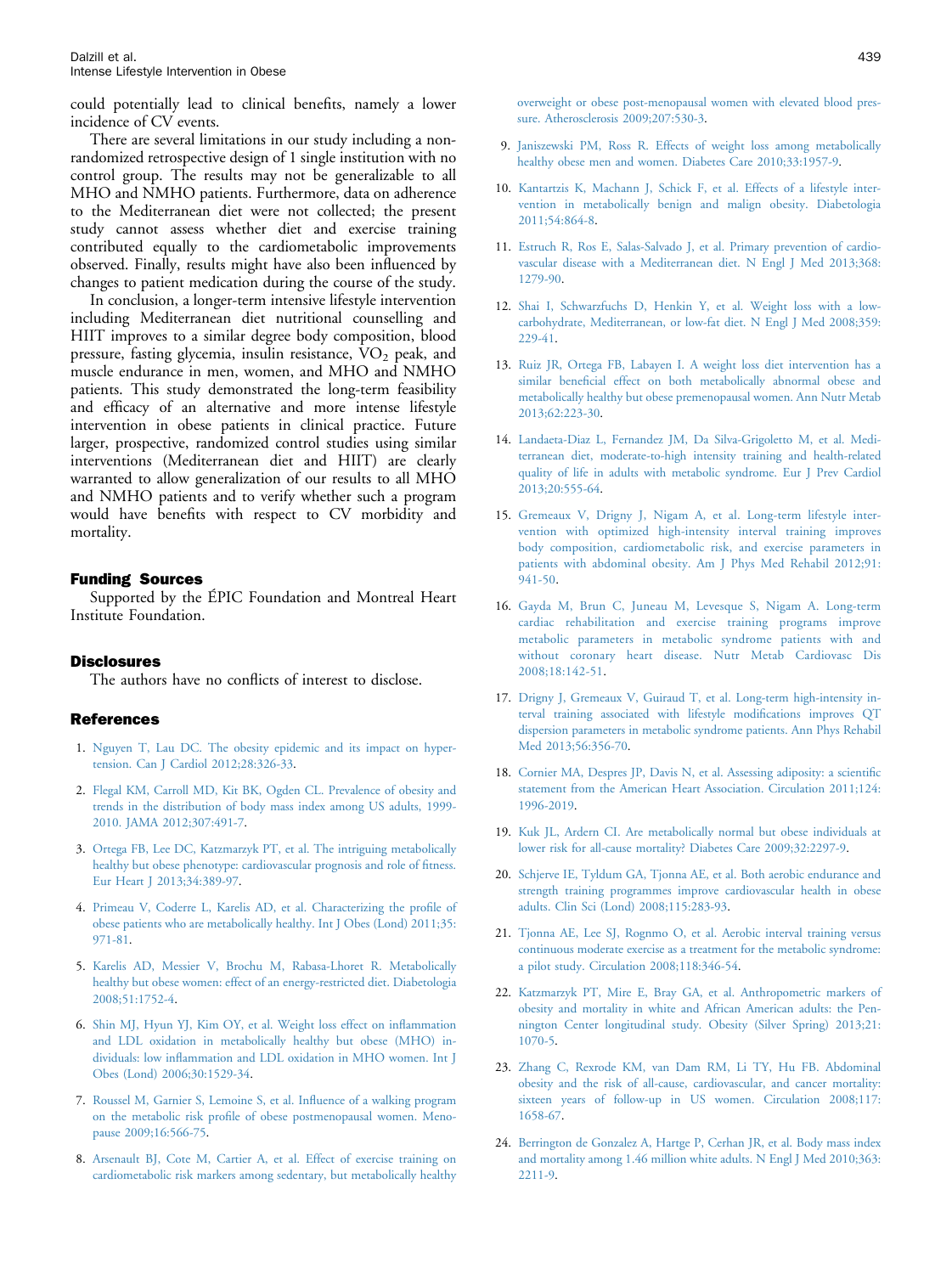- <span id="page-6-0"></span>25. [Pischon T, Boeing H, Hoffmann K, et al. General and abdominal](http://refhub.elsevier.com/S0828-282X(13)01745-5/sref25) [adiposity and risk of death in Europe. N Engl J Med 2008;359:2105-20](http://refhub.elsevier.com/S0828-282X(13)01745-5/sref25).
- 26. [Prospective Studies Collaboration, Whitlock G, Lewington S, et al.](http://refhub.elsevier.com/S0828-282X(13)01745-5/sref26) [Body mass index and cause-speci](http://refhub.elsevier.com/S0828-282X(13)01745-5/sref26)fic mortality in 900 000 adults: [collaborative analyses of 57 prospective studies. Lancet 2009;373:](http://refhub.elsevier.com/S0828-282X(13)01745-5/sref26) [1083-96.](http://refhub.elsevier.com/S0828-282X(13)01745-5/sref26)
- 27. [Berentzen TL, Jakobsen MU, Halkjaer J, et al. Changes in waist](http://refhub.elsevier.com/S0828-282X(13)01745-5/sref27) [circumference and mortality in middle-aged men and women. PLoS One](http://refhub.elsevier.com/S0828-282X(13)01745-5/sref27) [2010;5:e13097](http://refhub.elsevier.com/S0828-282X(13)01745-5/sref27).
- 28. [St Pierre AC, Cantin B, Mauriege P, et al. Insulin resistance syndrome,](http://refhub.elsevier.com/S0828-282X(13)01745-5/sref28) [body mass index and the risk of ischemic heart disease. CMAJ 2005;172:](http://refhub.elsevier.com/S0828-282X(13)01745-5/sref28) [1301-5.](http://refhub.elsevier.com/S0828-282X(13)01745-5/sref28)
- 29. [Meigs JB, Wilson PW, Fox CS, et al. Body mass index, metabolic syn](http://refhub.elsevier.com/S0828-282X(13)01745-5/sref29)[drome, and risk of type 2 diabetes or cardiovascular disease. J Clin](http://refhub.elsevier.com/S0828-282X(13)01745-5/sref29) [Endocrinol Metab 2006;91:2906-12.](http://refhub.elsevier.com/S0828-282X(13)01745-5/sref29)
- 30. [Calori G, Lattuada G, Piemonti L, et al. Prevalence, metabolic features,](http://refhub.elsevier.com/S0828-282X(13)01745-5/sref30) [and prognosis of metabolically healthy obese italian individuals: The](http://refhub.elsevier.com/S0828-282X(13)01745-5/sref30) [Cremona study. Diabetes Care 2011;34:210-5.](http://refhub.elsevier.com/S0828-282X(13)01745-5/sref30)
- 31. [Arnlov J, Ingelsson E, Sundstrom J, Lind L. Impact of body mass index](http://refhub.elsevier.com/S0828-282X(13)01745-5/sref31) [and the metabolic syndrome on the risk of cardiovascular disease and](http://refhub.elsevier.com/S0828-282X(13)01745-5/sref31) [death in middle-aged men. Circulation 2010;121:230-6](http://refhub.elsevier.com/S0828-282X(13)01745-5/sref31).
- 32. [Shea MK, Houston DK, Nicklas BJ, et al. The effect of randomiza](http://refhub.elsevier.com/S0828-282X(13)01745-5/sref32)[tion to weight loss on total mortality in older overweight and obese](http://refhub.elsevier.com/S0828-282X(13)01745-5/sref32) [adults: the ADAPT Study. J Gerontol A Biol Sci Med Sci 2010;65:](http://refhub.elsevier.com/S0828-282X(13)01745-5/sref32) [519-25.](http://refhub.elsevier.com/S0828-282X(13)01745-5/sref32)
- 33. [Vincent HK, Heywood K, Connelly J, Hurley RW. Obesity and weight](http://refhub.elsevier.com/S0828-282X(13)01745-5/sref33) [loss in the treatment and prevention of osteoarthritis. PM R 2012;4:](http://refhub.elsevier.com/S0828-282X(13)01745-5/sref33) [S59-67.](http://refhub.elsevier.com/S0828-282X(13)01745-5/sref33)
- 34. [Villareal DT, Chode S, Parimi N, et al. Weight loss, exercise, or both and](http://refhub.elsevier.com/S0828-282X(13)01745-5/sref34) [physical function in obese older adults. N Engl J Med 2011;364:](http://refhub.elsevier.com/S0828-282X(13)01745-5/sref34) [1218-29.](http://refhub.elsevier.com/S0828-282X(13)01745-5/sref34)
- 35. [Siervo M, Nasti G, Stephan BC, et al. Effects of intentional weight loss](http://refhub.elsevier.com/S0828-282X(13)01745-5/sref35) [on physical and cognitive function in middle-aged and older obese par](http://refhub.elsevier.com/S0828-282X(13)01745-5/sref35)[ticipants: a pilot study. J Am Coll Nutr 2012;31:79-86](http://refhub.elsevier.com/S0828-282X(13)01745-5/sref35).
- 36. [Look AR, Wing RR, Bolin P, et al. Cardiovascular effects of intensive](http://refhub.elsevier.com/S0828-282X(13)01745-5/sref36) [lifestyle intervention in type 2 diabetes. N Engl J Med 2013;369:](http://refhub.elsevier.com/S0828-282X(13)01745-5/sref36) [145-54.](http://refhub.elsevier.com/S0828-282X(13)01745-5/sref36)
- 37. [Wildman RP, Muntner P, Reynolds K, et al. The obese without car](http://refhub.elsevier.com/S0828-282X(13)01745-5/sref37)[diometabolic risk factor clustering and the normal weight with car](http://refhub.elsevier.com/S0828-282X(13)01745-5/sref37)[diometabolic risk factor clustering: prevalence and correlates of 2](http://refhub.elsevier.com/S0828-282X(13)01745-5/sref37) [phenotypes among the US population \(NHANES 1999-2004\). Arch](http://refhub.elsevier.com/S0828-282X(13)01745-5/sref37) [Intern Med 2008;168:1617-24](http://refhub.elsevier.com/S0828-282X(13)01745-5/sref37).
- 38. [Karelis AD, Faraj M, Bastard JP, et al. The metabolically healthy but](http://refhub.elsevier.com/S0828-282X(13)01745-5/sref38) [obese individual presents a favorable in](http://refhub.elsevier.com/S0828-282X(13)01745-5/sref38)flammation profile. J Clin [Endocrinol Metab 2005;90:4145-50.](http://refhub.elsevier.com/S0828-282X(13)01745-5/sref38)
- 39. [Panzer C, Lauer MS, Brieke A, Blackstone E, Hoogwerf B. Association of](http://refhub.elsevier.com/S0828-282X(13)01745-5/sref39) [fasting plasma glucose with heart rate recovery in healthy adults: a](http://refhub.elsevier.com/S0828-282X(13)01745-5/sref39) [population-based study. Diabetes 2002;51:803-7](http://refhub.elsevier.com/S0828-282X(13)01745-5/sref39).
- 40. [Mora S, Redberg RF, Cui Y, et al. Ability of exercise testing to predict](http://refhub.elsevier.com/S0828-282X(13)01745-5/sref40) [cardiovascular and all-cause death in asymptomatic women: a 20-year](http://refhub.elsevier.com/S0828-282X(13)01745-5/sref40) [follow-up of the lipid research clinics prevalence study. JAMA 2003;290:](http://refhub.elsevier.com/S0828-282X(13)01745-5/sref40) [1600-7.](http://refhub.elsevier.com/S0828-282X(13)01745-5/sref40)
- 41. [Jouven X, Empana JP, Schwartz PJ, et al. Heart rate pro](http://refhub.elsevier.com/S0828-282X(13)01745-5/sref41)file during [exercise as a predictor of sudden death. N Engl J Med 2005;352:](http://refhub.elsevier.com/S0828-282X(13)01745-5/sref41) [1951-8.](http://refhub.elsevier.com/S0828-282X(13)01745-5/sref41)
- 42. [Laukkanen JA, Makikallio TH, Rauramaa R, et al. Cardiorespiratory](http://refhub.elsevier.com/S0828-282X(13)01745-5/sref42) fi[tness is related to the risk of sudden cardiac death: a population-based](http://refhub.elsevier.com/S0828-282X(13)01745-5/sref42) [follow-up study. J Am Coll Cardiol 2010;56:1476-83](http://refhub.elsevier.com/S0828-282X(13)01745-5/sref42).

#### Supplementary Material

To access the supplementary material accompanying this article, visit the online version of the Canadian Journal of Cardiology at [www.onlinecjc.ca](http://www.onlinecjc.ca) and at [http://dx.doi.org/10.](http://dx.doi.org/10.1016/j.cjca.2013.11.033) [1016/j.cjca.2013.11.033](http://dx.doi.org/10.1016/j.cjca.2013.11.033).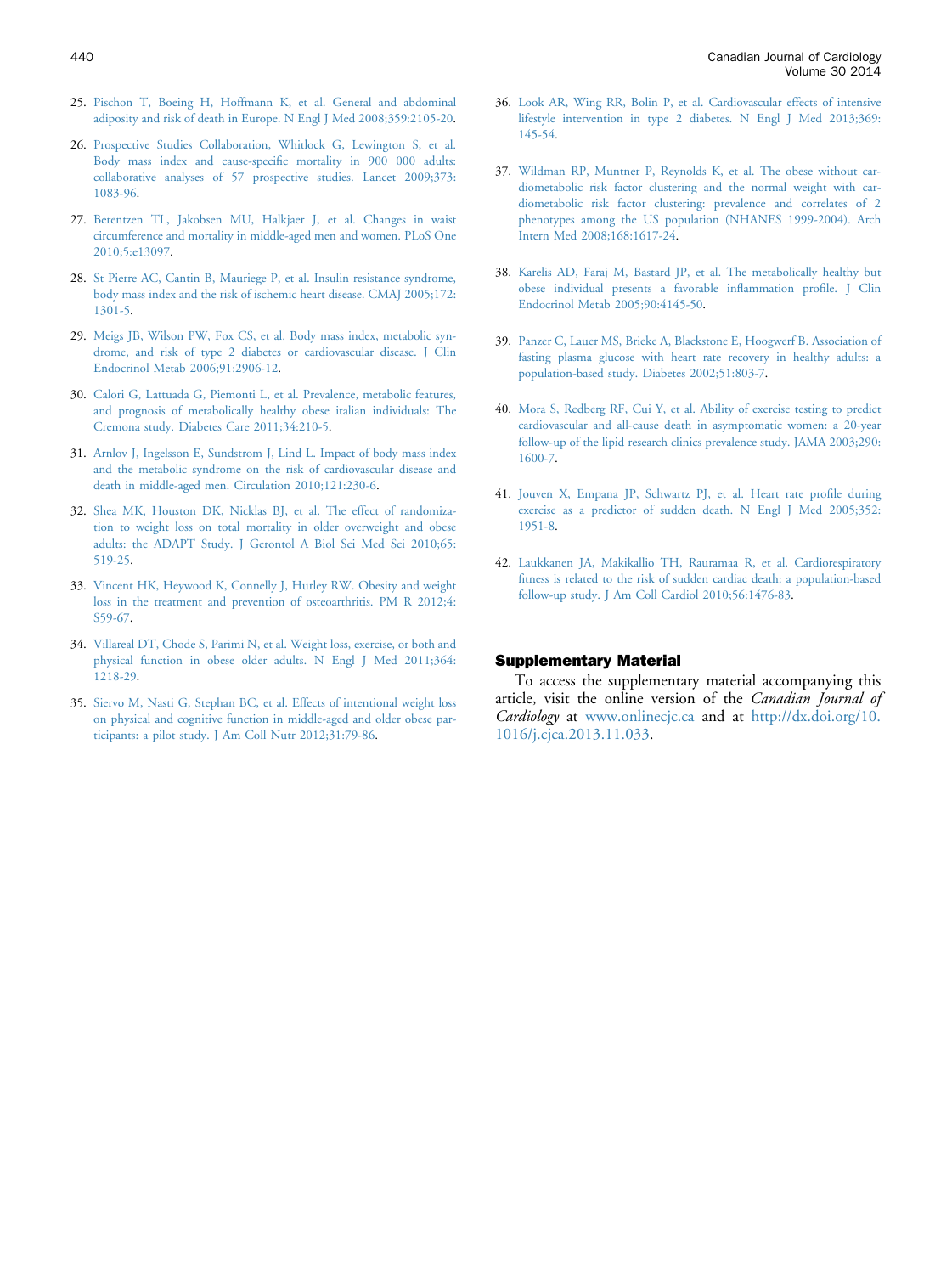# **SUPPLEMENTARY MATERIAL**

# **Supplemental Text**

# *Inclusion – exclusion criteria*

Inclusion criteria at baseline were: age  $\geq$  18 years and obesity defined as: 1) waist circumference (WC)  $\geq 80$  cm for women,  $\geq 94$  cm for men and 2) fat mass percentage  $>25\%$  in men and  $>35\%$  in women <sup>18</sup>. Patients receiving pharmacological therapy for cardiovascular risk factors (i.e: hypertension, diabetes, dyslipidemia) were not excluded. Patients with a history of coronary heart disease (documented prior myocardial infarction, coronary revascularization, or myocardial ischemia on myocardial scintigraphy) were excluded. A total of 134 obese patients were included for the analysis. Only patients with complete baseline and 9-month data were included. Furthermore, to be included in the analysis, patients were required to perform a minimum of 2 supervised exercise sessions per week  $15$ .

## **Measurements**

A resting ECG, maximal exercise treadmill test using a ramp protocol, and a fasting blood test (glucose, insulin, lipid profile) were also performed  $15, 16$ . Insulin resistance was measured using the homeostasis model assessment-insulin resistance (HOMA-IR)  $=$ fasting insulin ( $\mu$ U.ml<sup>-1</sup>)  $\times$  fasting glucose (mmol.l<sup>-1</sup>) / 22.5<sup>6</sup>. During exercise testing, ECG and blood pressure were monitored continuously during exercise and 5-minute recovery. VO<sub>2</sub>peak was defined as the highest level of METs achieved  $15, 16$ . All patients were instructed to take their usual medications prior to exercise testing. Patients also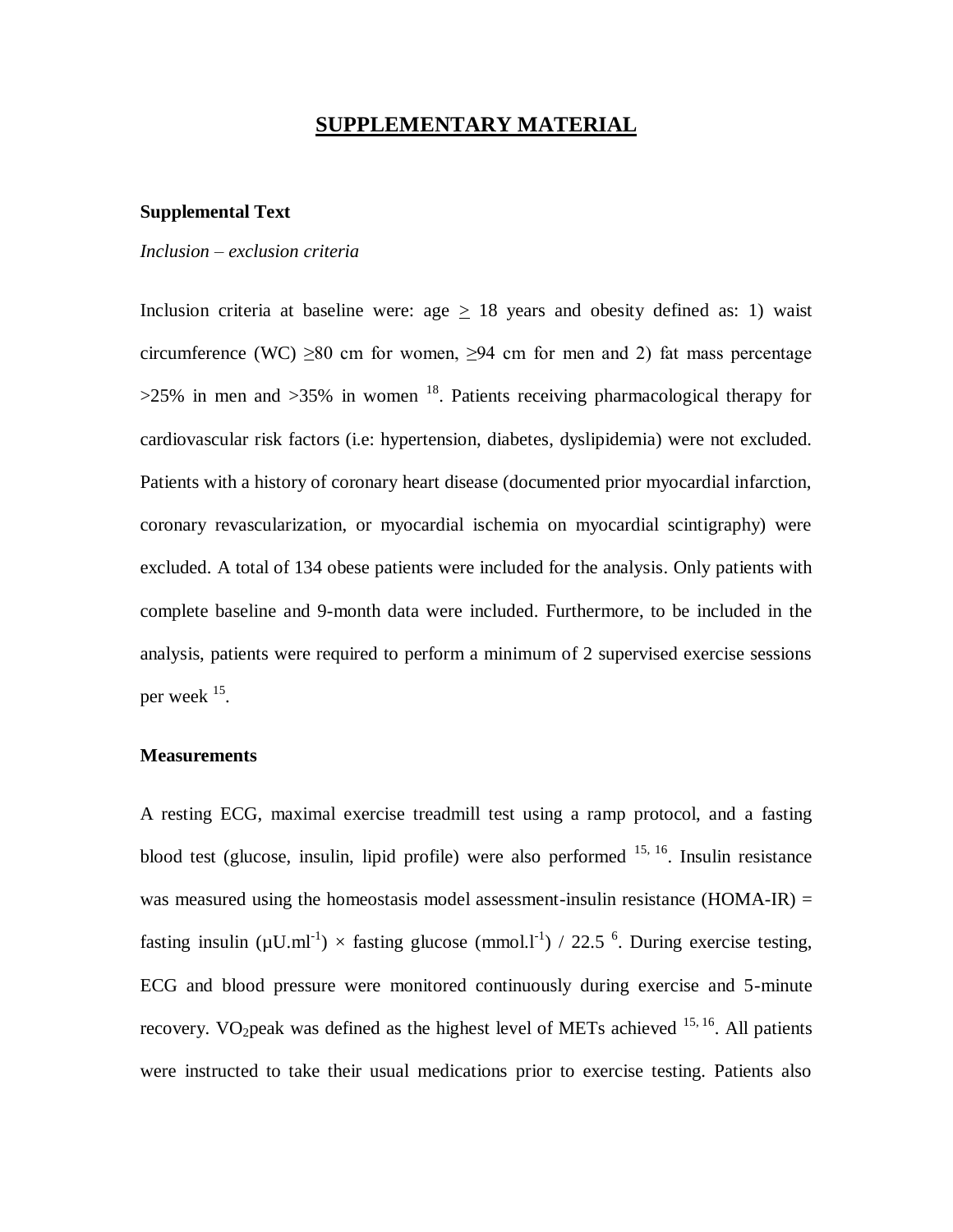performed an endurance test for abdominal and leg muscles (Shirado Test and squat wall test)<sup>15</sup>. Exercise training program attendance was obtained from medical charts and from an electronic system which automatically records each subject's entry into our centre. Weekly supervised exercise training sessions and physical activity performed in and/or out the center were reported in a diary.

# *High-intensity interval training and resistance training program*

HIIT sessions were performed on an ergocycle (Precor, model 846i, USA) under supervision of a kinesiologist and consisted of a 5 min-warm up at 50 Watts, followed by two 10-minute sets of repeated bouts of 15 to 30 seconds at 80% of MAP interspersed by 15 to 30-second passive recovery periods, and a 5-min cool down at 50 watts 15, 17. The targeted Borg rating of perceived exertion (RPE) was set at 15 during exercise sessions  $15$ ,  $17$ . The two 10-min periods were separated by a 4-min passive recovery. Total exercise time was 34 min per HIIT session  $15, 17$ . Resistance training (RT) was prescribed and performed under supervision of a kinesiologist. RT consisted of 20 minutes of circuit weight training performed with free weights and elastic bands adapted to each patient's capacity  $15, 17$ . For each muscle group, patients performed 1 set of 15 to 20 repetitions, followed by a 30-second rest period at a target RPE of  $15^{15,17}$ .

### *Nutritional counseling intervention*

The macronutrient composition (% of daily calories) of this diet was as follows: 20% protein, 45% carbohydrates (with a high intake of fiber), 35% fat (7% saturates, 25% monounsaturates, 2.5% polyunsaturates,  $\omega$ 6/ $\omega$ 3 ratio= 3-6). The total daily energy consumption was adapted to each patient, without severe restriction  $15, 17$ . The aim was to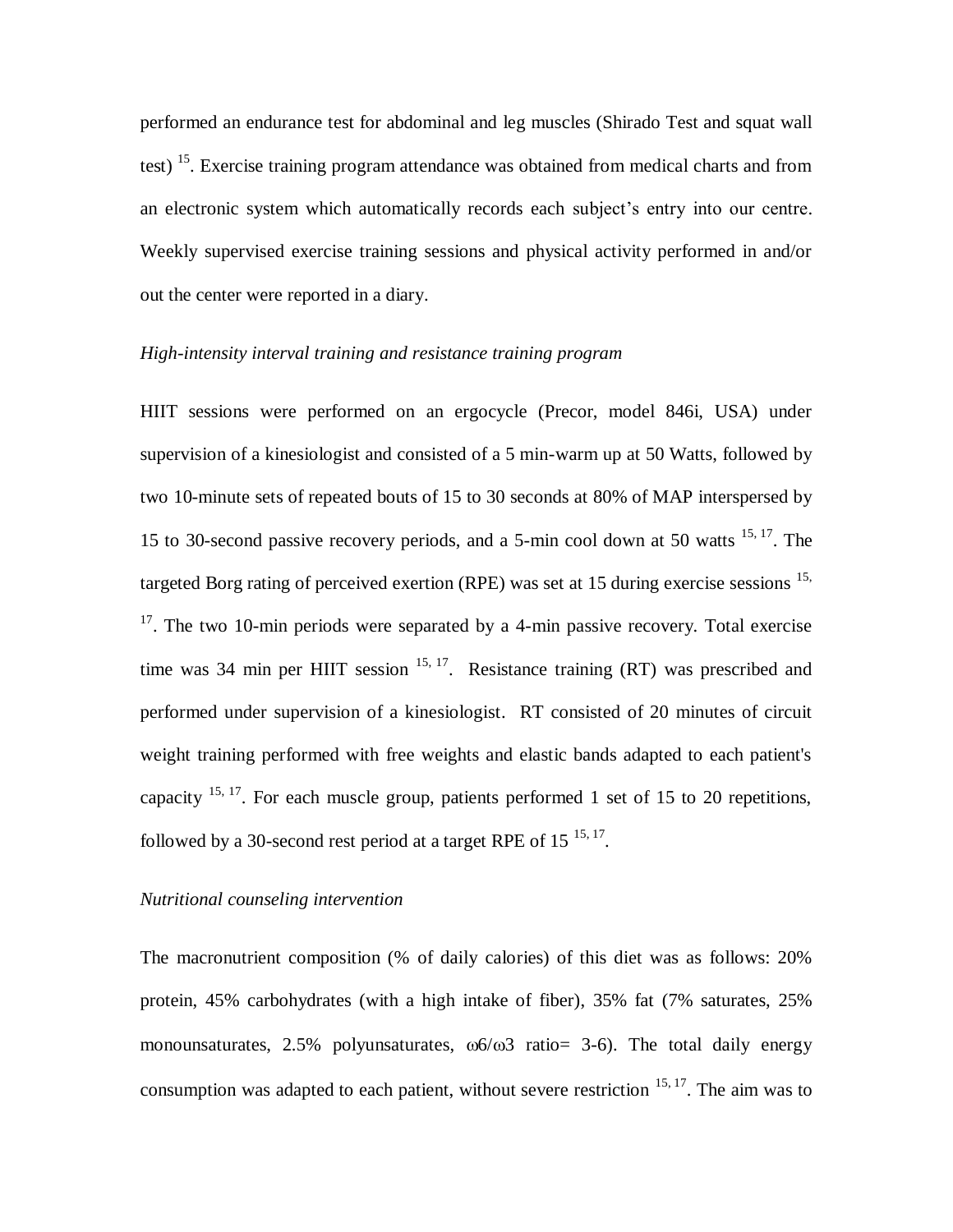meet, as far as possible, the Canadian guidelines (2000-2400 kcal/day). Subsequent visits at the  $5<sup>th</sup>$ ,  $12<sup>th</sup>$ ,  $20<sup>th</sup>$ , and  $36<sup>th</sup>$  weeks, were performed to review principles and adherence to the Mediterranean diet, to report dietary intake and to answer patients' questions. Additionally, participants received two group teaching sessions aiming at providing guidance regarding CV risk factor control, food labels and tasting Mediterranean-style dishes.

# **Statistical analysis**

All data are expressed as mean  $\pm$  standard deviation and/or in number and percentage. Normal distribution of the data was verified by a Shapiro-Wilk test. Data were logarithmically transformed when this assumption was not met. Normal adiposity subjects without metabolic syndrome (MetS), MHO and NMHO patient's prevalence was compared using a chi-square test before and after the program (supplementary materials: Table S2). For continuous variables, statistical differences in the MHO and NMHO groups were evaluated by a 2-way ANOVA (group and program) and by a 3-way ANOVA (program, group and gender) when responses by gender were performed (supplementary materials: Table S3, S6). To document the effects of  $VO<sub>2</sub>peak$ improvement  $(\triangle METs)$  on body composistion, fasting glycemia, BP and muscle endurance parameters, an ANCOVA was performed with group and program effects, and  $\Delta$  METs added as a co-variable. A post hoc test (Bonnferoni) with a P value  $\leq 0.05$  was used to localize differences. Relationship between  $VO<sub>2</sub>peak$  improvement ( $\triangle$  METs) and cardiometabolic factor improvements ( $\Delta$  values) in all patients, MHO and NMHO groups were performed using a Pearson coefficient of correlation (R).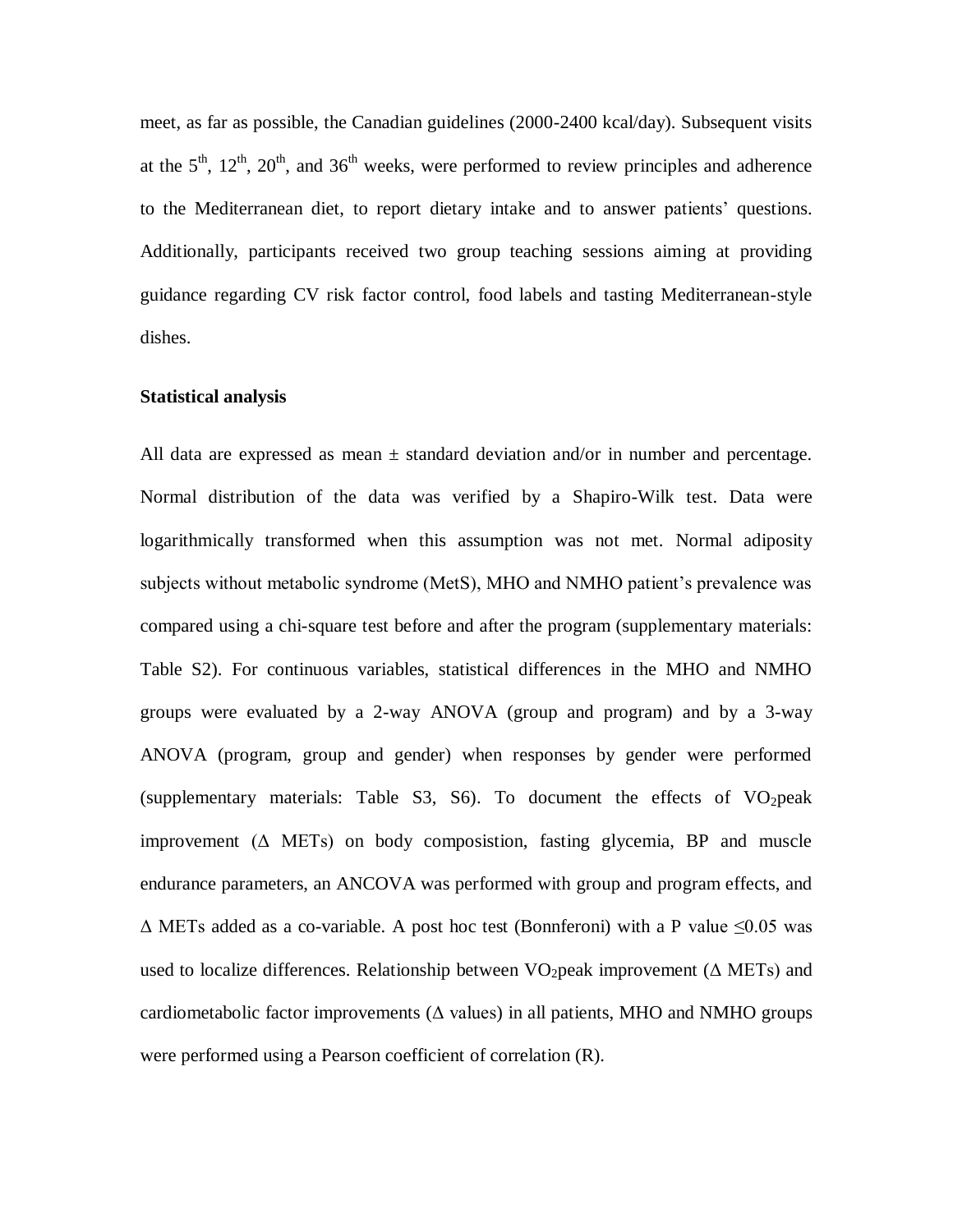# **Results**

# **Baseline characteristics**

Both groups were primarily composed of women (80 and 69%) with a BMI of approximately 35 kg.m<sup>-2</sup>. There were no differences in baseline anthropometric parameters and prevalence of CV risk factors (P>0.05) except for impaired fasting glycemia and diabetes (P<0.05). Resting SBP and DBP were higher in NMHO patients  $(P<0.05)$ .

# **Anthropometric parameters**

There were no between-group differences at baseline regarding anthropometric parameters (P $>0.05$ ). After the 9 month-program, body mass was reduced by  $\sim$ 5 kg (P<0.05) and WC by  $\sim$  7 cm (P<0.0001) in both groups. Similarly, total fat mass was reduced by  $\sim$  5 kg and trunk fat mass by  $\sim$  2.5 kg (P<0.001) in both groups. No interaction (group×program) effects (P>0.05) were noted for any anthropometric parameter. Prevalence of normal adiposity subjects without metabolic syndrome (MetS) and MHO patients were increased after the program (normal adiposity subjects:  $+6.71\%$ , P<0.01; MHO: +11.19% P<0.05). Non-metabolically healthy obese patient's prevalence was reduced after the program (-17.91%, P<0.01, supplementary materials table S2). Similar improvements in body composition were found in MHO and NMHO men and women  $(P<0.05)$  and no gender  $\times$  program interaction was noted (supplementary table S3). When VO<sub>2</sub> peak improvement ( $\triangle$  METs) was added as a covariable, the program effect was no longer statistically significant (P>0.05) for body mass, BMI, WC, total and trunk fat mass.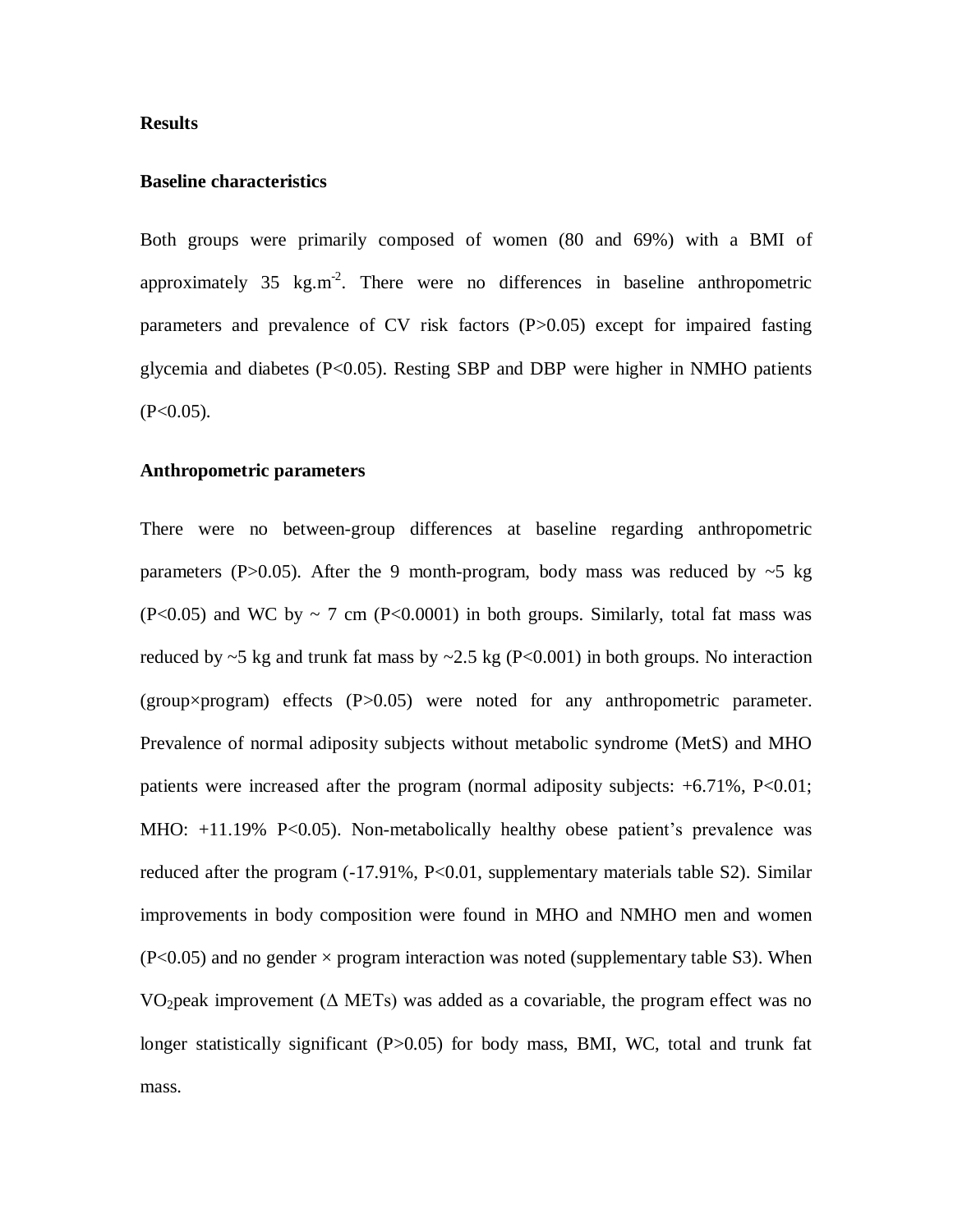# **Blood parameters**

As expected, baseline fasting glycemia and triglyceride level were lower while HDLcholesterol was higher (P<0.0001) in MHO vs. MNHO patients. After the 9-month program, fasting glycemia was similarly reduced (P<0.05) in both groups. No interaction  $(group \times program)$  (P $>0.05$ ) was noted for blood lipid parameters between groups. Fasting insulin was only available in a sub-group of 35 MHO and 30 NMHO patients for HOMA-IR determination. There was no initial difference in insulin resistance between groups  $(P>0.05)$  and HOMA-IR was similarly improved in both groups  $(P<0.05)$  (table S4). When analyzed by sex and group (MHO-NMHO), fasting glycemia was no more improved after the program (P>0.05, Table S3). In patients not taking statins, fasting glycemia was similarly improved in MHO and NMHO groups after the program (Table S5 A). In patients taking statins, blood parameters were not modified by the program (Table S5 B). When VO<sub>2</sub>peak improvement ( $\Delta$  METs) was added as a covariable, the program effect was no longer statistically significant (P>0.05) for fasting glycemia.

# **Exercise parameters**

When analyzed by gender and group, similar improvements were noted for blood pressure,  $VO<sub>2</sub>peak$ , resting HR and muscle endurance  $(P<0.01)$  in men and women with no gender  $\times$  program interaction (supplementary materials table S6). VO<sub>2</sub>peak improvement ( $\Delta$  METs) was negatively correlated with improvements ( $\Delta$ ) in body mass, BMI, WC, total and trunk fat mass in all patients, in MHO and NMHO groups (R= -0.40)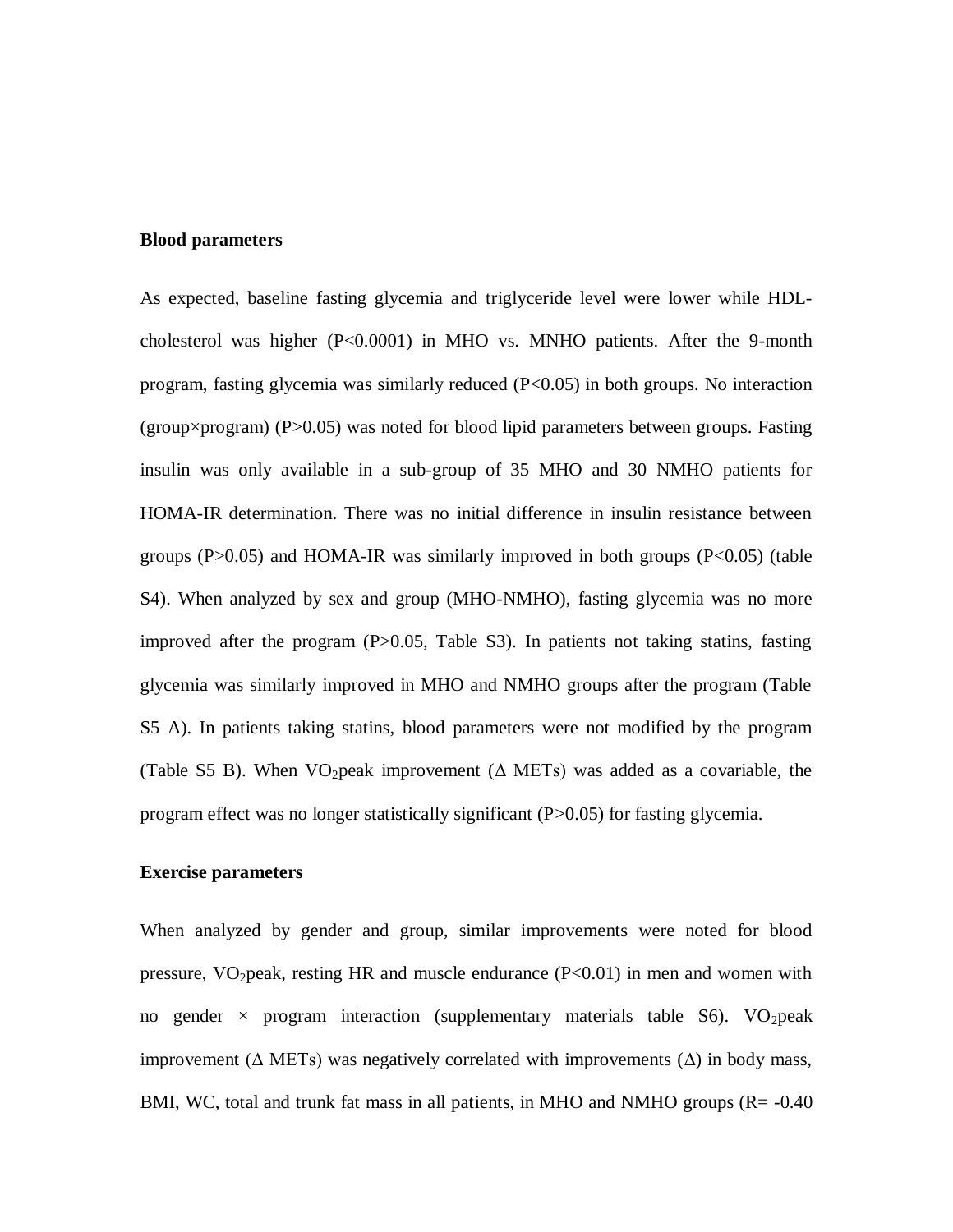to -0.67, P<0.05; Table S7). In all patients,  $\Delta$  METs was negatively correlated with improvements in SBP, resting HR and a trend was noted for fasting glycemia (P=0.0508). In the NMHO group,  $\Delta$  METs was negatively correlated with improvements in fasting glycemia (R=-0.34, P=0.0009, Table S5). When  $\Delta$  METs was added as a covariable, the program effect was no longer statistically significant (P>0.05) for resting HR and SBP but remained significant for DBP (P<0.01) and muscle endurance (P<0.0001).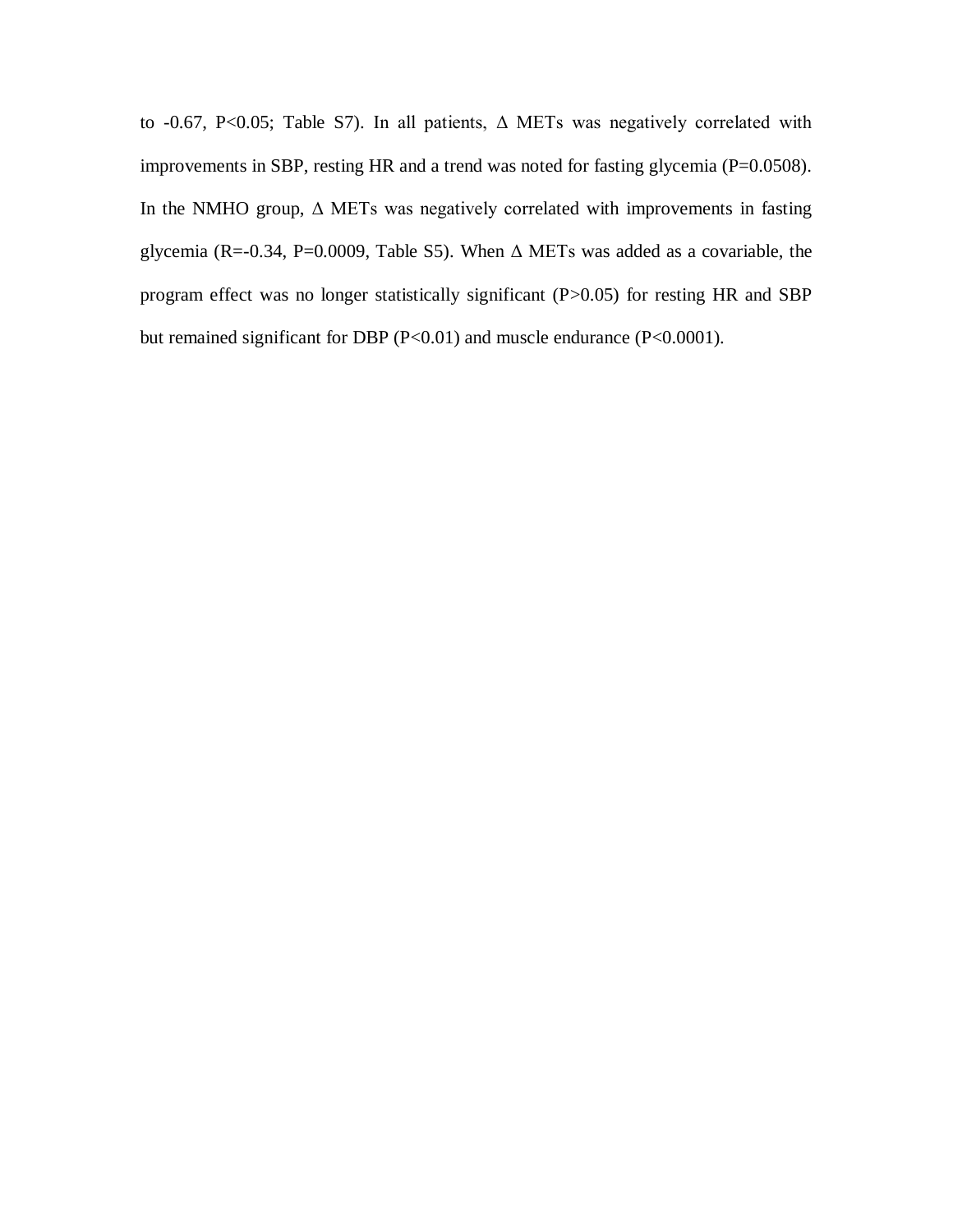|                                        | $MHO (n = 55)$  | $NMHO (n = 79)$            |
|----------------------------------------|-----------------|----------------------------|
| Age (years)                            | $51.3 \pm 8.7$  | $54.1 \pm 9.7$             |
| Male/female (n)                        | 11/44           | 24/55                      |
| Height (cm)                            | $165 \pm 17$    | $165 \pm 13$               |
| Body mass (kg)                         | $95.7 \pm 16.4$ | $97.2 \pm 18.0$            |
| <b>BMI</b> ( $kg.m^{-2}$ )             | $35.1 \pm 5.2$  | $35.7 \pm 7.2$             |
| $WC$ (cm)                              | $109 \pm 13$    | $112 \pm 13$               |
| <b>Resting SBP</b> (mmHg)              | $127 \pm 13$    | $137 \pm 12$ $\frac{8}{3}$ |
| <b>Resting DBP</b> (mmHg)              | $80 \pm 7$      | $83 \pm 7$ *               |
| Hypertension $(n \text{ and } \%)$     | 13(23.6)        | 31(39.2)                   |
| IFG (n and $\%$ )                      | 1(1.8)          | 33 $(41)^{\S}$             |
| Diabetes (n and $\%$ )                 | 1(1.8)          | $10(12)^*$                 |
| Dyslipidemia $(n \text{ and } \%)$     | 16(29.1)        | 35(44.3)                   |
| Smoking $(n \text{ and } \frac{9}{0})$ | 4(7.3)          | 12(15.2)                   |
| Medications $(n \text{ and } \%)$      |                 |                            |
| <b>Antiplatelet agents</b>             | 9(16.4)         | 15(19)                     |
| <b>Beta-blockers</b>                   | 2(3.6)          | 7(8.9)                     |
| <b>Calcium channel blockers</b>        | 4(7.3)          | 6(7.6)                     |
| <b>ACE</b> inhibitors                  | 3(5.5)          | 10(12.7)                   |
| Angiotensin receptor blocker           | 6(10.9)         | 14(17.7)                   |
| <b>Hypoglycemic agent</b>              | 2(3.6)          | 2(2.5)                     |
| <b>Statins</b>                         | 13(23.6)        | 20(25.3)                   |

**Supplemental Table S1:** Baseline characteristics of MHO and NMHO patients.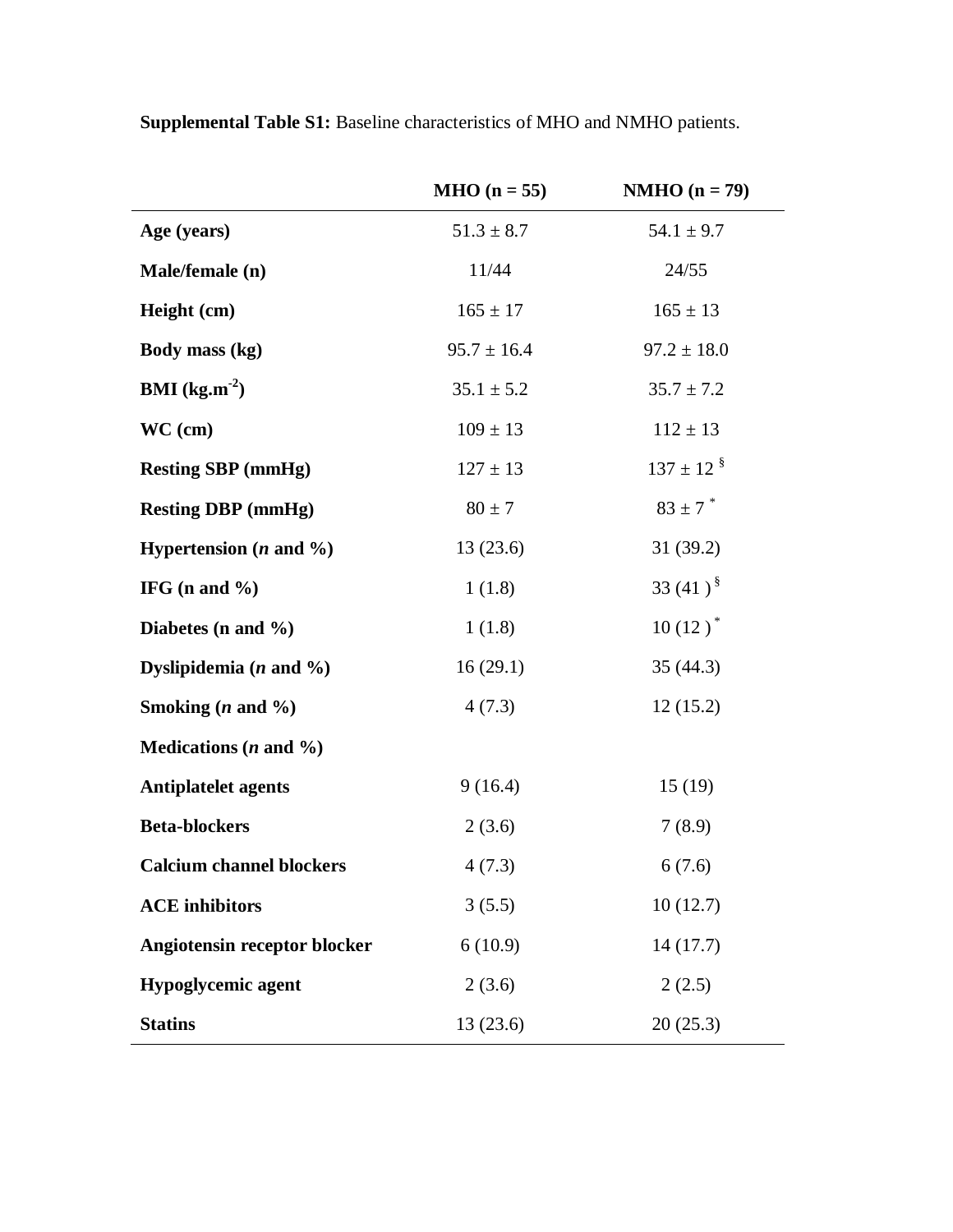BMI: body mass index, WC: waist circumference, SBP: systolic blood pressure, DBP: diastolic blood pressure. IFG: impaired fasting glycemia  $(\geq 5.6 \text{ mmol.} l^{-1})$ , ACE: angiotensin converting ezyme ; \*=P<0.05, §=P<0.0001.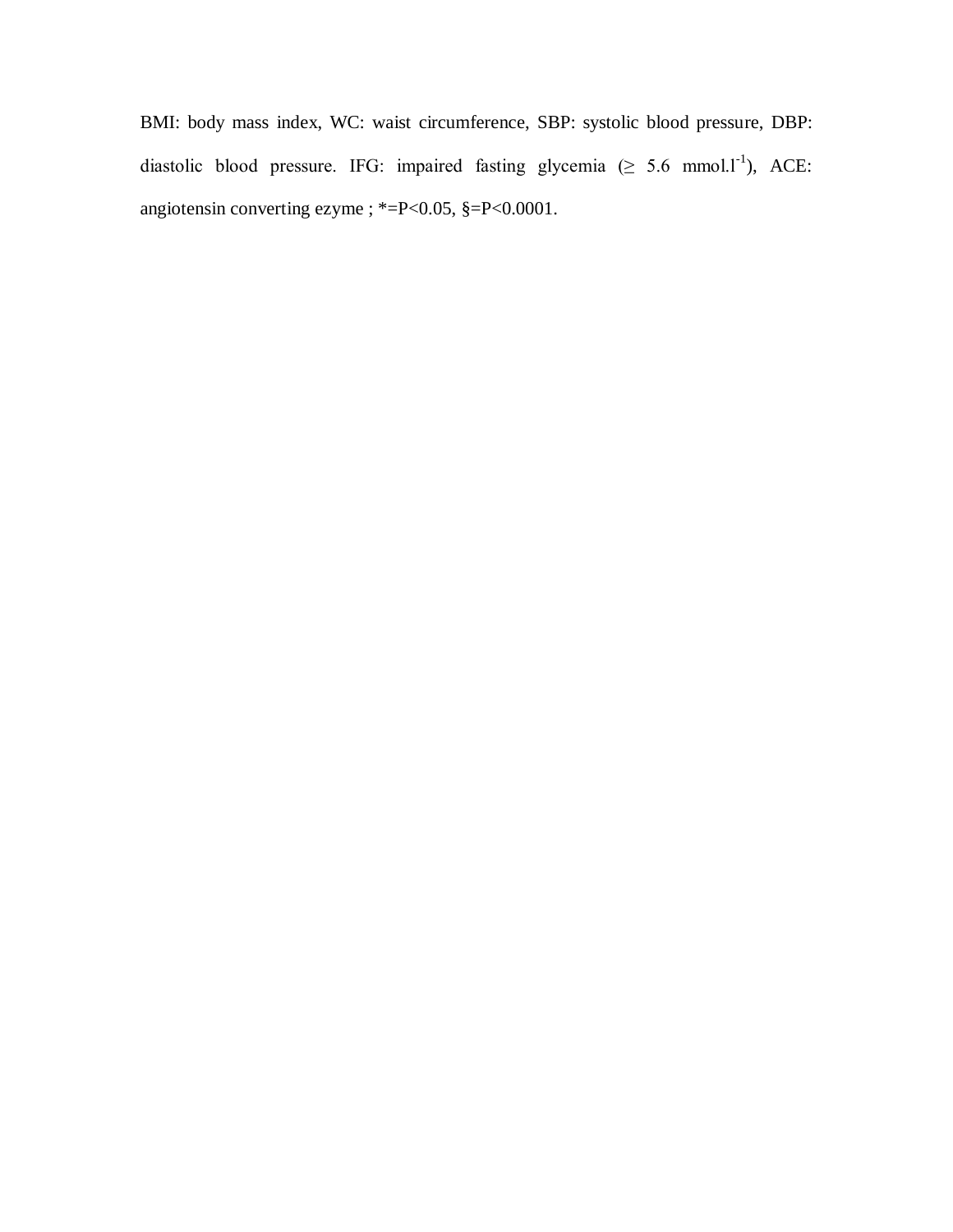**Supplemental Table S2**: Prevalence of normal adiposity subjects (with and without metabolic syndrome), metabolically healthy obese (MHO) and non-metabolically healthy obese (NMHO) patients before and after the intense lifestyle intervention program.

|                             | <b>Before</b> | After      | <b>Difference</b> | $\chi^2$ P-value |  |
|-----------------------------|---------------|------------|-------------------|------------------|--|
| Non obese subjects without  |               |            |                   |                  |  |
| <b>MetS</b>                 | $0(0\%)$      | 9(6.71)    | $+6.71%$          | 0.0022           |  |
| $(n \text{ and } \%)$       |               |            |                   |                  |  |
| Non obese subjects with     |               |            |                   |                  |  |
| <b>MetS</b>                 | $0(0\%)$      | $0(0\%)$   | $\theta$          |                  |  |
| $(n \text{ and } \%)$       |               |            |                   |                  |  |
| MHO patients (n and $\%$ )  | 55 (41.04)    | 70 (52.23) | $+11.19%$         | 0.0160           |  |
| NMHO patients (n and $\%$ ) | 79 (58.95)    | 55 (41.04) | $-17.91%$         | 0.0033           |  |

MetS : metabolic syndrome, n=number,  $\chi^2$ = chi-square.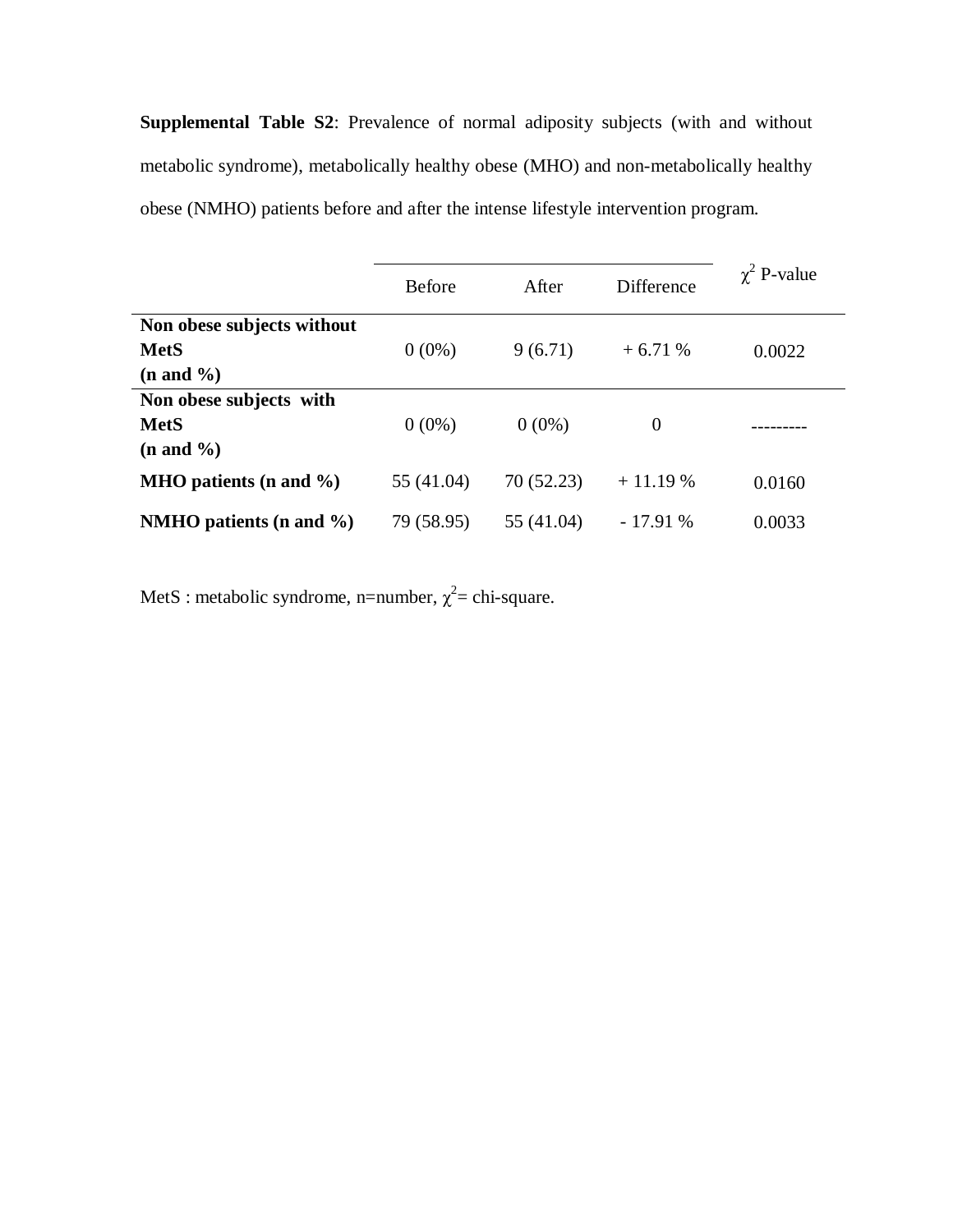|                                 | <b>MHO</b>                       |                 | <b>NMHO</b>      |                  |                                  |
|---------------------------------|----------------------------------|-----------------|------------------|------------------|----------------------------------|
|                                 | Men: $n = 11$<br>Women: $n = 44$ |                 | Men: $n = 24$    |                  | P-value                          |
|                                 |                                  |                 | Women: $n = 55$  |                  |                                  |
|                                 | <b>Before</b>                    | After           | <b>Before</b>    | After            |                                  |
| Body mass (kg)                  |                                  |                 |                  |                  | a                                |
| Men                             | $113.3 \pm 16.5$                 | $105 \pm 16$    | $108.5 \pm 19.2$ | $103.3 \pm 18.1$ | $b^{\S}$<br>$c^{ns}$             |
| Women                           | $91.2 \pm 13.2$                  | $86.7 \pm 14.1$ | $92.2 \pm 15.1$  | $87.3 \pm 14.2$  | $d^{ns}$                         |
| <b>BMI</b> ( $kg.m^{-2}$ )      |                                  |                 |                  |                  | $a^{\dagger}$                    |
| Men                             | $36.6 \pm 4.3$                   | $34 + 4$        | $35.6 \pm 5.3$   | $33.8 \pm 4.9$   | $b^{ns}$<br>$c^{ns}$             |
| Women                           | $34.7 + 4.4$                     | $32.7 + 4.7$    | $35.7 \pm 5.7$   | $33.5 \pm 5.1$   | $\operatorname{d}^{\,\text{ns}}$ |
| $WC$ (cm)                       |                                  |                 |                  |                  | $a^{\S}$                         |
| <b>Men</b>                      | $120 \pm 11$                     | $110 \pm 11$    | $119 \pm 12$     | $107 + 24$       | $b^{\S}$<br>$c^{ns}$             |
| Women                           | $106 \pm 11$                     | $100 + 12$      | $108 + 11$       | $103 \pm 11$     | $d^{ns}$                         |
| Total fat mass (kg)             |                                  |                 |                  |                  | $a^\dagger$                      |
| Men                             | $37.5+9.3$                       | $31.6 \pm 9.9$  | $37.3 \pm 10.7$  | $32.7 \pm 10.0$  | $b^{\dagger}$<br>$c^{ns}$        |
| Women                           | $41.1 \pm 8.7$                   | $36.7 \pm 9.5$  | $42.5 \pm 12.5$  | $37.3 \pm 10.0$  | $d^{ns}$                         |
| Fat mass percentage $(\% )$     |                                  |                 |                  |                  | $a^\dagger$                      |
| <b>Men</b>                      | $32.6 \pm 3.5$                   | $29.3 \pm 4.9$  | $33.8 \pm 4.7$   | $31.9 \pm 5.4$   | $b^{\S}$<br>$c^{ns}$             |
| Women                           | $44.8 \pm 3.8$                   | $42.4 \pm 4.9$  | $45.4 \pm 5.6$   | $42.7 \pm 5.5$   | $d^{ns}$                         |
| Trunk fat mass (kg)             |                                  |                 |                  |                  | $a^{\dagger}$                    |
| Men                             | $22.6 \pm 5.5$                   | $19.4 \pm 5.9$  | $21.7 \pm 4.6$   | $19.6 \pm 5.8$   | $b^{ns}$<br>$c^{ns}$             |
| Women                           | $20.7 + 4.4$                     | $18.4 \pm 4.9$  | $21.3 \pm 6.0$   | $18.7 + 4.8$     | $d^{ns}$                         |
| Trunk FM percentage (%)         |                                  |                 |                  |                  | $a^{\dagger}$                    |
| <b>Men</b>                      | $35.7 \pm 3.9$                   | $40.4 \pm 5.6$  | $36.2 \pm 3.7$   | $34.3 \pm 5.6$   | $b^{\S}$<br>$c^{ns}$             |
| Women                           | $42.4 \pm 4.2$                   | $39.9 \pm 5.5$  | $43.0 \pm 5.9$   | $40.4 \pm 5.6$   | $d^{ns}$                         |
| <b>Fasting glucose (mmol/L)</b> |                                  |                 |                  |                  | $a^{ns}$                         |
| <b>Men</b>                      | $4.87 \pm 0.53$                  | $5.04 \pm 0.35$ | $5.97 \pm 1.03$  | $5.55 \pm 0.51$  | $b^{ns}$<br>$c^{\S}$             |
| Women                           | $4.97 \pm 0.50$                  | $4.79 \pm 0.35$ | $5.77 \pm 1.02$  | $5.50 \pm 0.67$  | $\operatorname{d}^{\,\text{ns}}$ |

**Supplemental Table S3:** Anthropometric parameters and fasting glycemia before and after the intensive lifestyle intervention program in MHO and NMHO men and women.

a= program effect, b= gender effect, c= MHO-NMHO effect, d= interaction effect (gender  $\times$  program),  $* = P < 0.05$ ,  $\dagger = P < 0.01$ ,  $\ddagger$  P $< 0.001$ ,  $\S = P < 0.0001$ , ns=not significant.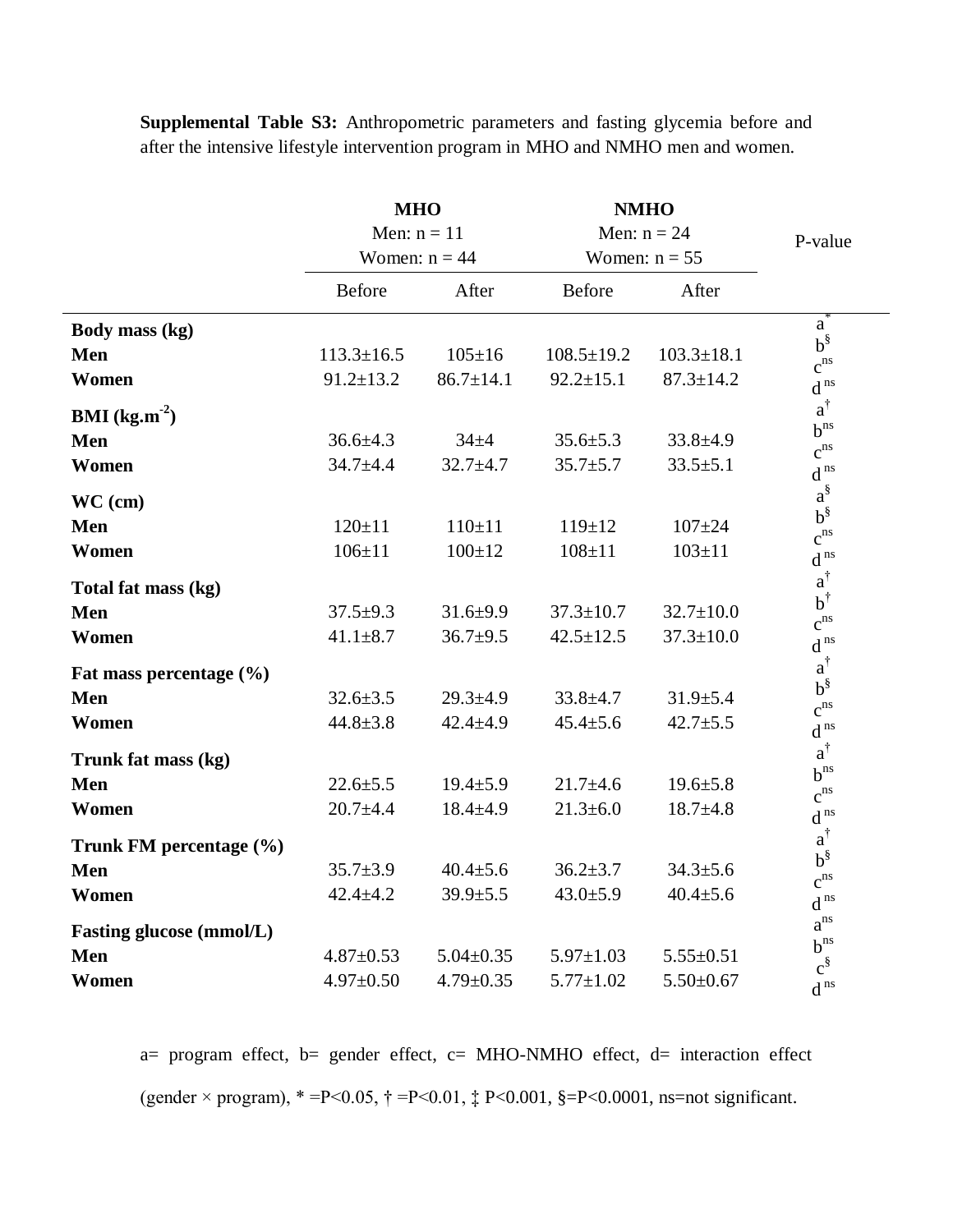| <b>Supplemental Table S4:</b> Blood parameters before and after the intensive lifestyle |  |  |  |  |  |  |  |  |  |  |
|-----------------------------------------------------------------------------------------|--|--|--|--|--|--|--|--|--|--|
| intervention program in MHO and NMHO patients.                                          |  |  |  |  |  |  |  |  |  |  |

|                                   | $MHO$ (n=55)    |                 | $NMHO$ (n=79)   | p-value         |                                    |
|-----------------------------------|-----------------|-----------------|-----------------|-----------------|------------------------------------|
|                                   | <b>Before</b>   | After           | <b>Before</b>   | After           |                                    |
| Fasting glucose $(mmol.1-1)$      | $4.95 \pm 0.51$ | $4.85 \pm 0.36$ | $5.83 \pm 1.03$ | $5.52 \pm 0.63$ | $a^*$<br>$b^{\S}$<br>$c = 0.23$    |
| HOMA-IR $^{\&}$                   | $4.00 \pm 2.22$ | $3.07 \pm 1.82$ | $3.22 \pm 2.89$ | $2.39 \pm 1.18$ | $a^*$<br>$b=0.053$<br>$c = 0.88$   |
| Total cholesterol $(mmol.1^{-1})$ | $5.15 \pm 0.95$ | $4.96 \pm 0.85$ | $4.94 \pm 1.13$ | $4.73 \pm 1.10$ | $a=0.13$<br>$b=0.09$<br>$c = 0.94$ |
| HDL-cholesterol $(mmol.1^{-1})$   | $1.50 \pm 0.28$ | $1.52 \pm 0.23$ | $1.16 \pm 0.26$ | $1.21 \pm 0.28$ | $a=0.31$<br>$b^{\S}$<br>$c = 0.56$ |
| LDL-cholesterol $(mmol, l^1)$     | $3.16 \pm 0.83$ | $2.97 \pm 0.81$ | $3.02 \pm 0.97$ | $2.86 \pm 0.98$ | $a=0.12$<br>$b=0.29$<br>$c = 0.87$ |
| Triglycerides $(mmol.1-1)$        | $1.07 \pm 0.34$ | $1.01 \pm 0.45$ | $1.68 \pm 0.66$ | $1.49 \pm 0.66$ | $a=0.07$<br>$b^{\S}$<br>$c = 0.33$ |
| Triglycerides/HDL                 | $0.75 \pm 0.29$ | $0.69 \pm 0.33$ | $1.55 \pm 0.77$ | $1.33 \pm 0.80$ | $a=0.08$<br>$b^{\S}$<br>$c=0.32$   |

HDL: high-density lipoprotein, LDL: low-density lipoprotein.  $a = \text{training effect}, b =$ group effect, c=interaction effect,  $* = P<0.05$ ,  $\S = P<0.0001$ . HOMA-IR: homeostasis model assessment-insulin resistance,  $\&$  = data available only in 35 MHO and 30 NMHO patients.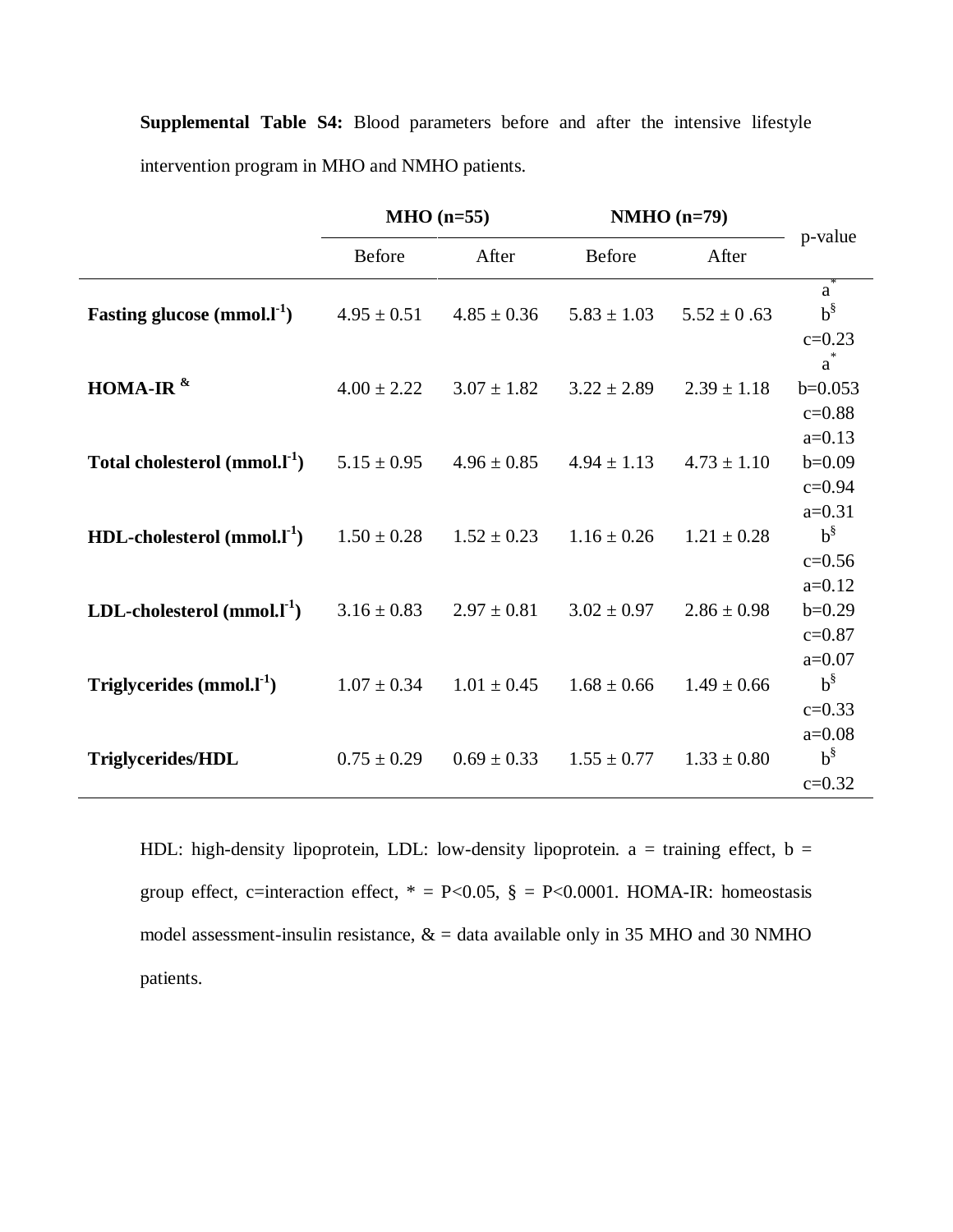**Supplemental Table S5 A and B:** Blood analysis parameters before and after the intensive lifestyle intervention program in MHO and NMHO without (A) and with (B) statins use.

|                                           |                 | $MHO (n=42)$    | $NMHO$ (n=59)   |                 |                                  |
|-------------------------------------------|-----------------|-----------------|-----------------|-----------------|----------------------------------|
| <b>Without statins (A)</b>                | <b>Before</b>   | After           | Before          | After           | p-value                          |
| Fasting glucose $(mmol.1-1)$              | $5.01 \pm 0.51$ | $4.83 \pm 0.34$ | $5.70 \pm 0.98$ | $5.45 \pm 0.59$ | a<br>$b^{\S}$<br>$c^{ns}$        |
| Total cholesterol (mmol.I <sup>-1</sup> ) | $5.02 \pm 0.92$ | $4.92 \pm 0.85$ | $5.27 \pm 1.06$ | $4.97 \pm 1.05$ | $a^{ns}$<br>$b^{ns}$<br>$c^{ns}$ |
| $HDL$ -cholesterol (mmol. $l^{-1}$ )      | $1.53 \pm 0.28$ | $1.53 \pm 0.23$ | $1.18 \pm 0.24$ | $1.23 \pm 0.28$ | $a^{ns}$<br>$b^{\S}$<br>$c^{ns}$ |
| LDL-cholesterol $(mmol, l^{\text{-}1})$   | $3.01 \pm 0.73$ | $2.87 \pm 0.76$ | $3.31 \pm 0.87$ | $3.07 \pm 0.91$ | $a^{ns}$<br>$b^*$<br>$c^{ns}$    |
| Triglycerides $(mmol.1-1)$                | $1.06 \pm 0.36$ | $1.07 \pm 0.48$ | $1.70 \pm 0.69$ | $1.49 \pm 0.65$ | $a^{ns}$<br>$b^{\S}$<br>$c^{ns}$ |
| <b>Triglycerides/HDL</b>                  | $0.72 \pm 0.31$ | $0.72 \pm 0.35$ | $1.51 \pm 0.79$ | $1.29 \pm 0.74$ | $a^{ns}$<br>$b^{\S}$<br>$c^{ns}$ |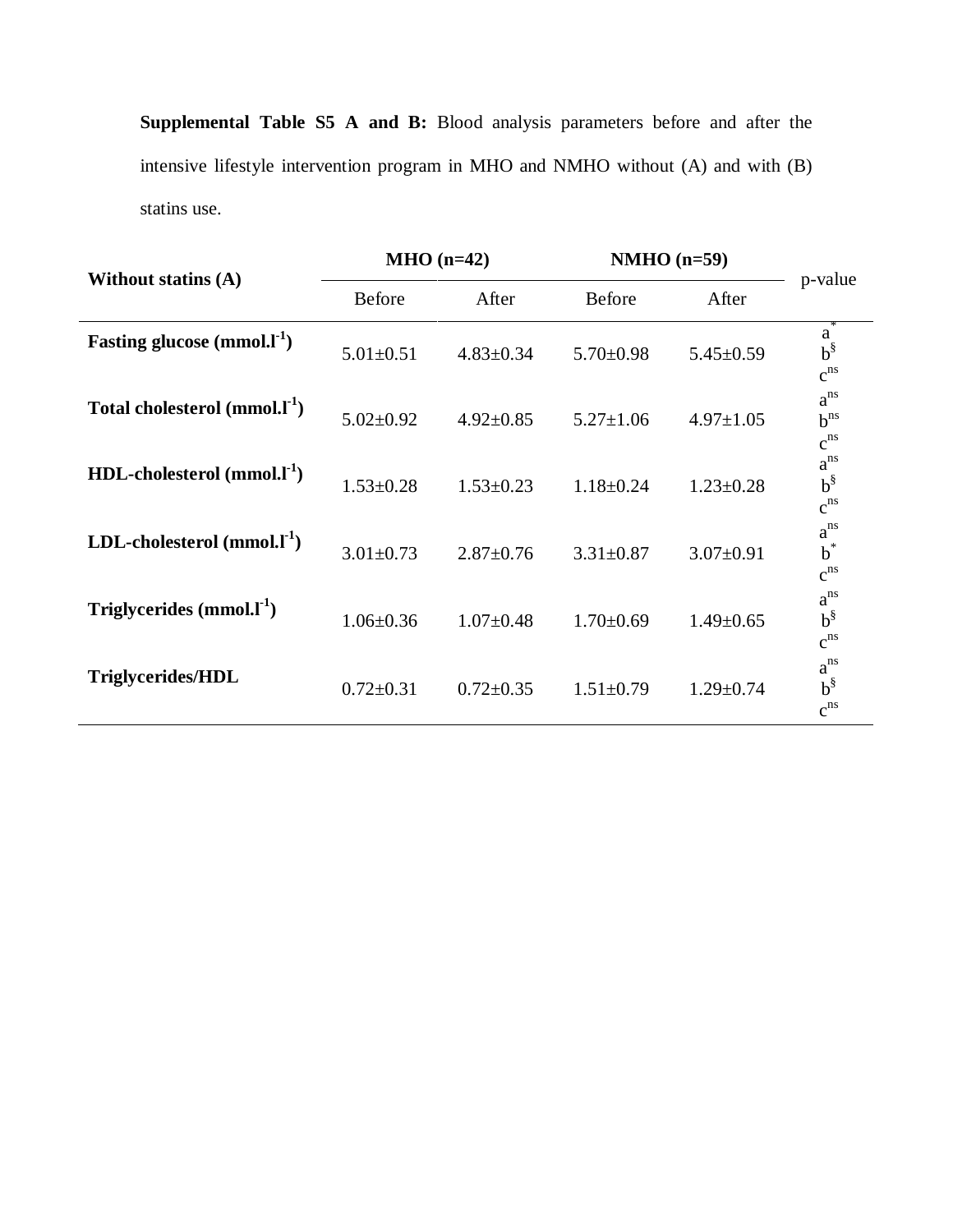|                                      |                 | $MHO$ (n=13)    | $NMHO$ (n=20)   |                 |                                  |
|--------------------------------------|-----------------|-----------------|-----------------|-----------------|----------------------------------|
| With statins $(B)$                   | <b>Before</b>   | After           | <b>Before</b>   | After           | p-value                          |
| Fasting glucose $(mmol.I-1)$         | $4.76 \pm 0.45$ | $4.87 \pm 0.44$ | $6.22 \pm 1.07$ | $5.72 \pm 0.72$ | $a^{ns}$<br>$b^{\S}$<br>$c^{ns}$ |
| Total cholesterol $(mmol, l^{-1})$   | $5.54 \pm 0.96$ | $5.08 \pm 0.84$ | $3.95 \pm 0.69$ | $3.96 \pm 0.87$ | $a^{ns}$<br>$b^{\S}$<br>$c^{ns}$ |
| $HDL$ -cholesterol (mmol. $l^{-1}$ ) | $1.41 \pm 0.22$ | $1.46 \pm 0.23$ | $1.05 \pm 0.27$ | $1.17 \pm 0.27$ | $a^{ns}$<br>$b^{\S}$<br>$c^{ns}$ |
| LDL-cholesterol $(mmol, l-1)$        | $3.63 \pm 0.98$ | $3.25 \pm 0.90$ | $2.16 \pm 0.69$ | $2.19 \pm 0.87$ | $a^{ns}$<br>$b^{\S}$<br>$c^{ns}$ |
| Triglycerides $(mmol.1-1)$           | $1.10 \pm 0.20$ | $0.80 \pm 0.17$ | $1.61 \pm 0.54$ | $1.45 \pm 0.70$ | $a^{ns}$<br>$b^{\S}$<br>$c^{ns}$ |
| <b>Triglycerides/HDL</b>             | $0.81 \pm 0.23$ | $0.56 \pm 0.15$ | $1.63 \pm 0.70$ | $1.43 \pm 0.98$ | $a^{ns}$<br>$b^{\S}$<br>$c^{ns}$ |

a= program effect, b= MHO-NMHO effect, c= interaction effect (group  $\times$  program),  $* = P < 0.05$ ,  $* = P < 0.0001$ , ns=not significant.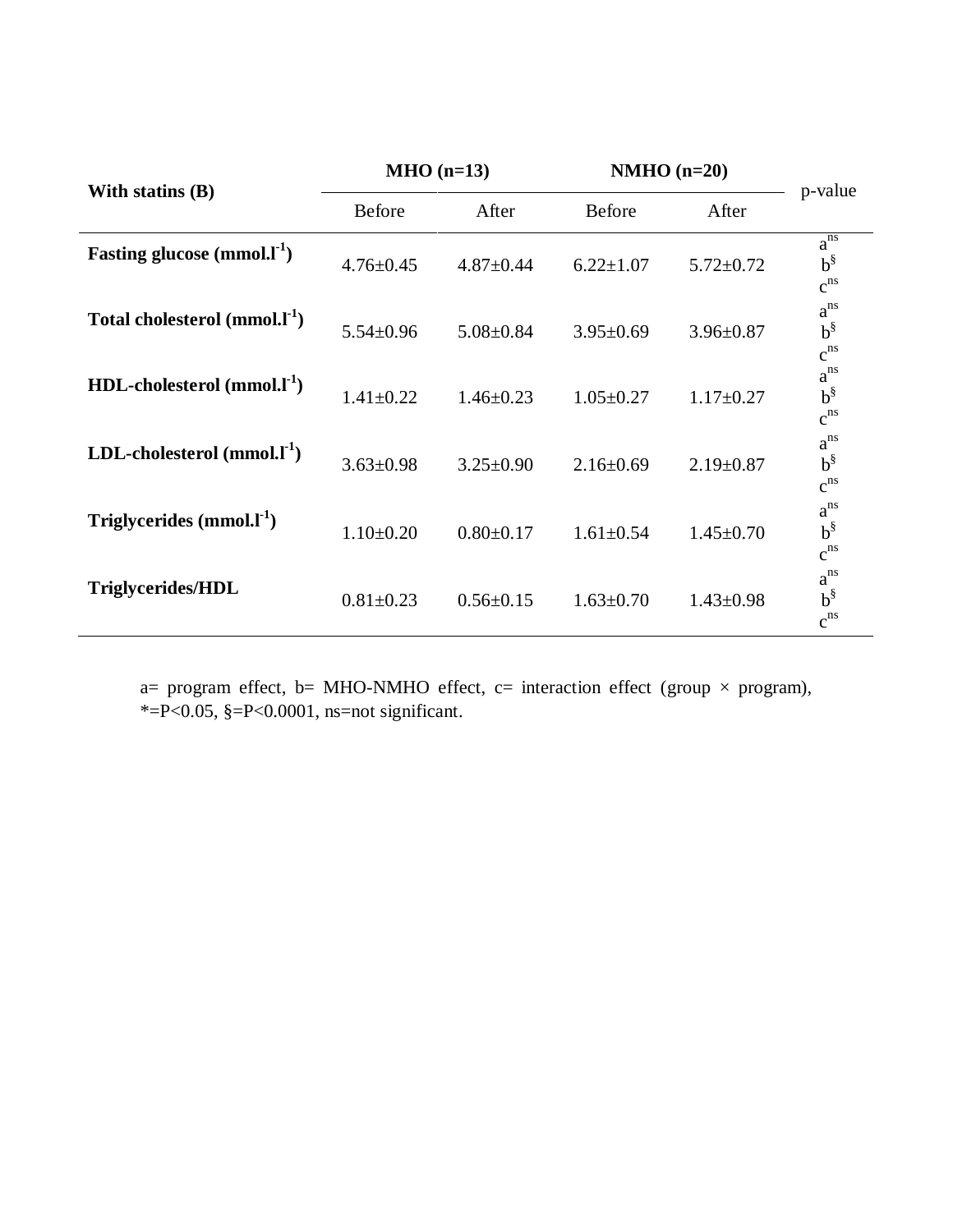|                             |                 | <b>MHO</b>       | <b>NMHO</b>     | P-value          |                                    |  |
|-----------------------------|-----------------|------------------|-----------------|------------------|------------------------------------|--|
|                             | Men: $n = 11$   |                  |                 |                  | Men: $n = 24$                      |  |
|                             |                 | Women: $n = 44$  |                 | Women: $n = 55$  |                                    |  |
|                             | <b>Before</b>   | After            | Before          | After            |                                    |  |
| <b>Resting SBP</b> (mmHg)   |                 |                  |                 |                  | $a^{\dagger}$                      |  |
| Men                         | $131 \pm 10$    | $129 \pm 12$     | $143 \pm 111$   | $133 \pm 12$     | $b^{\ddagger}_{\xi}$               |  |
| Women                       | $126 \pm 13$    | $122 \pm 11$     | $133 \pm 11$    | $127 \pm 11$     | $\operatorname{d}^{\,\text{ns}}$   |  |
| <b>Resting DBP</b> (mmHg)   |                 |                  |                 |                  | $a^{\dagger}$<br>$b^*$             |  |
| Men                         | $81 + 9$        | $81 + 7$         | 83±6            | $79 + 4$         | $c^{\rm ns}$                       |  |
| Women                       | $79 + 7$        | $76 + 5$         | $82 + 7$        | $78 + 6$         | $d^{ns}$                           |  |
| VO <sub>2</sub> peak (METs) |                 |                  |                 |                  | $a^{\S}$                           |  |
| Men                         | $9.70 \pm 1.12$ | $11.47 \pm 1.83$ | $8.93 \pm 1.99$ | $10.34 \pm 2.10$ | $b^{\S}_{c^{\ddagger}}$            |  |
| Women                       | $8.49 \pm 1.36$ | $9.5 \pm 1.07$   | $7.71 \pm 1.28$ | $8.88 \pm 1.61$  | $d^{ns}$                           |  |
| <b>Resting HR (bpm)</b>     |                 |                  |                 |                  | $a^{\dagger}$                      |  |
| Men                         | $70+17$         | $66 \pm 13$      | $74 \pm 13$     | $70+11$          | $b^{ns}$<br>$\overrightarrow{c}^*$ |  |
| Women                       | $73 \pm 10$     | $68 + 10$        | $79 + 12$       | $70+10$          | $\operatorname{d}^{\,\text{ns}}$   |  |
| Squat wall test (sec.)      |                 |                  |                 |                  | $a^{\S}$                           |  |
| Men                         | $76 + 44$       | $180 \pm 167$    | $83 + 56$       | $140 \pm 62$     | $b^{\S}$<br>$c^{\rm ns}$           |  |
| Women                       | $49 + 32$       | $111 + 59$       | $35 \pm 19$     | $112 + 52$       | $\operatorname{d}$ $^{\rm ns}$     |  |
| Shrirado (sec.)             |                 |                  |                 |                  | $a^{\S}$                           |  |
| Men                         | $89 \pm 62$     | $163 \pm 86$     | $79 + 51$       | $130 \pm 61$     | $b^{\S}$<br>$c^{ns}$               |  |
| Women                       | $47 + 26$       | $92 + 44$        | $44 + 25$       | $98 + 37$        | $\operatorname{d}$ $^{\rm ns}$     |  |

**Supplemental Table S6:** Exercise parameters before and after the intensive lifestyle intervention program in MHO and NMHO men and women.

a= program effect, b= gender effect, c= MHO-NMHO effect, d= interaction effect (gender  $\times$  program),  $* = P < 0.05$ ,  $\dagger = P < 0.01$ ,  $\ddagger P < 0.001$ ,  $\S = P < 0.0001$ , ns=not significant.